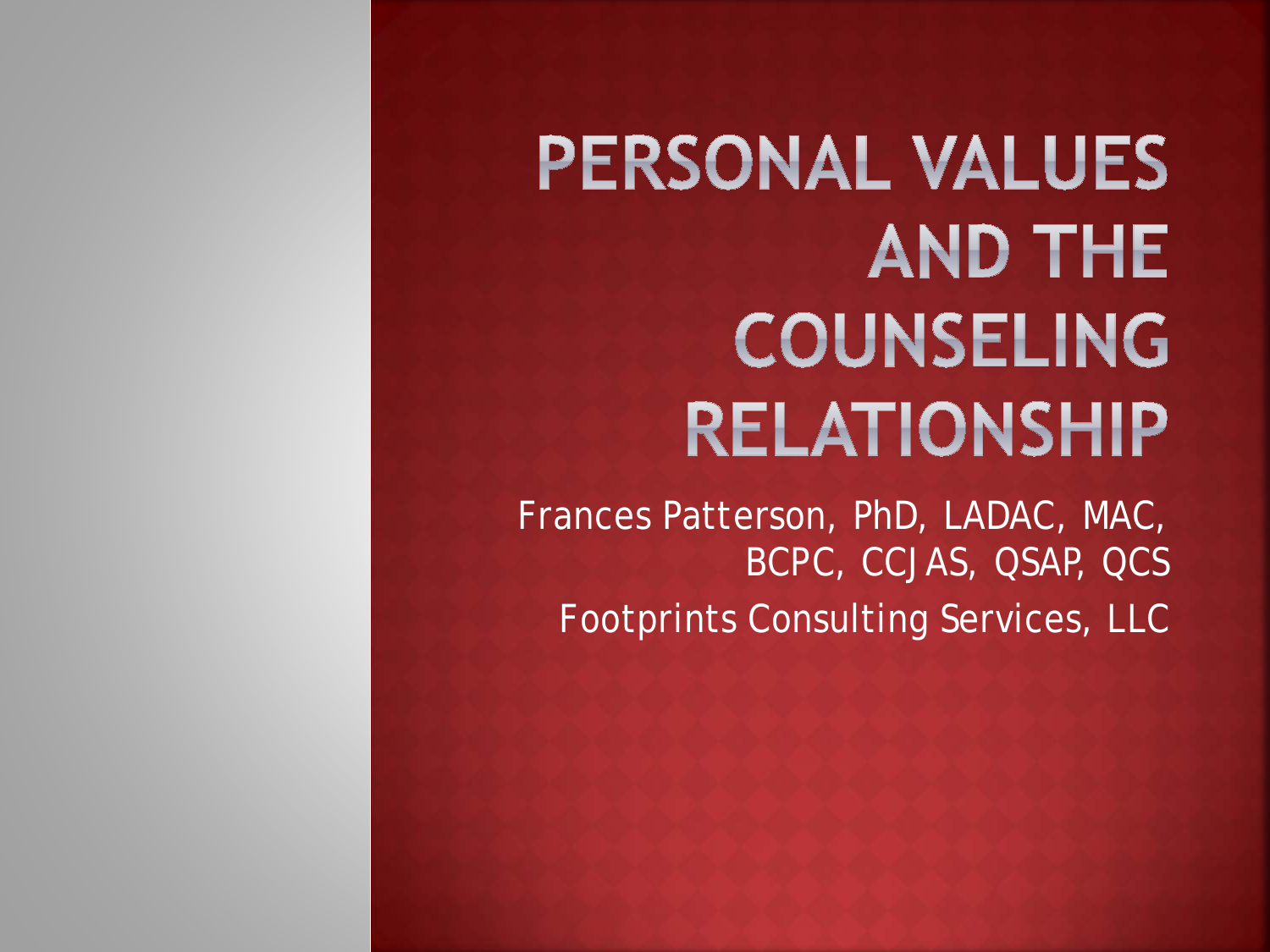### OBJECTIVES

- Verbalize personal values and beliefs and how they affect the counseling relationship
- Define the importance of selfawareness in making the decision to self-disclose with clients
- Describe counseling situations where personal biases may be triggered.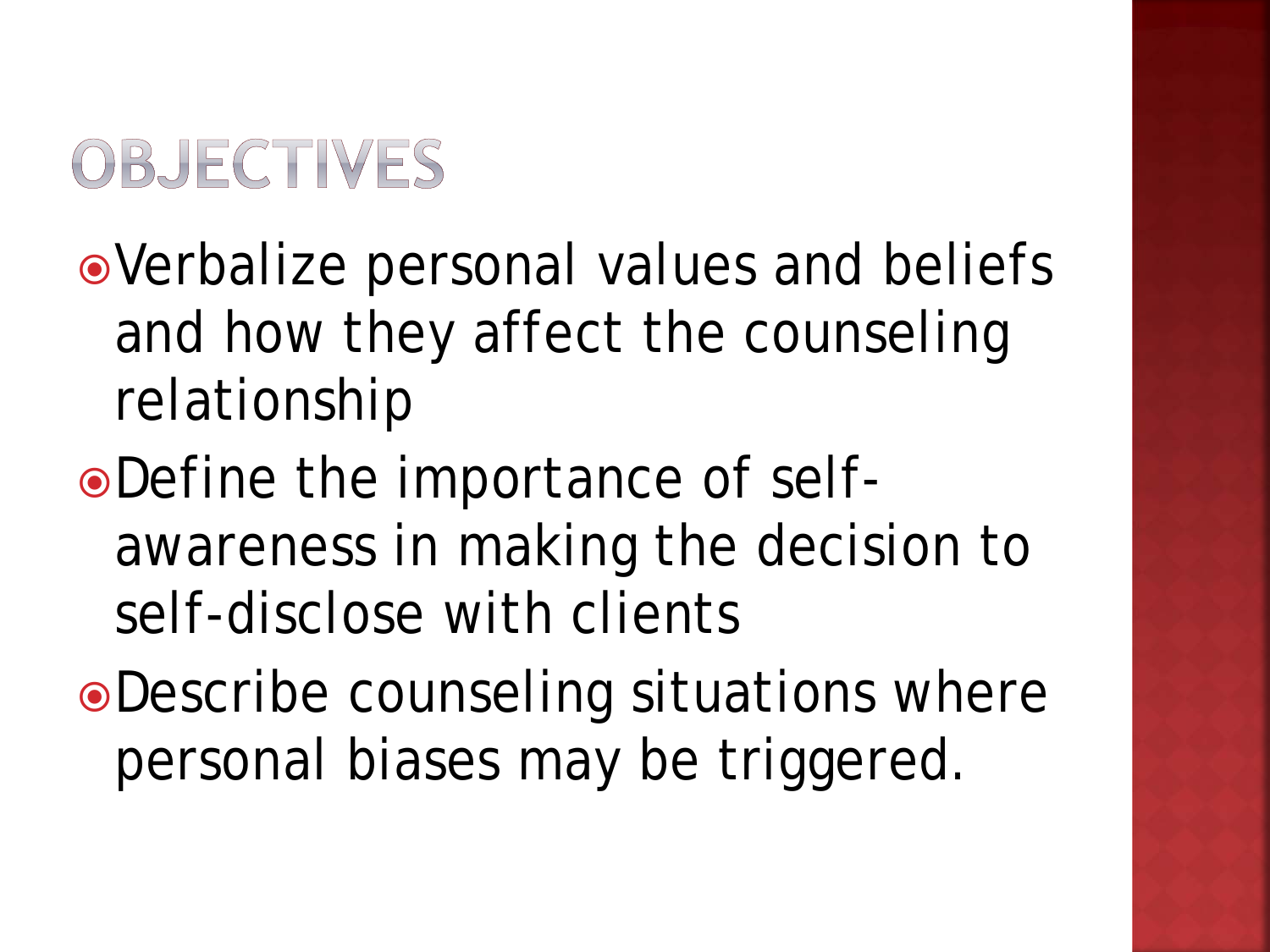# ETHICS, BELIEFS **AND VALUES**

Self awareness helps to keep us ethical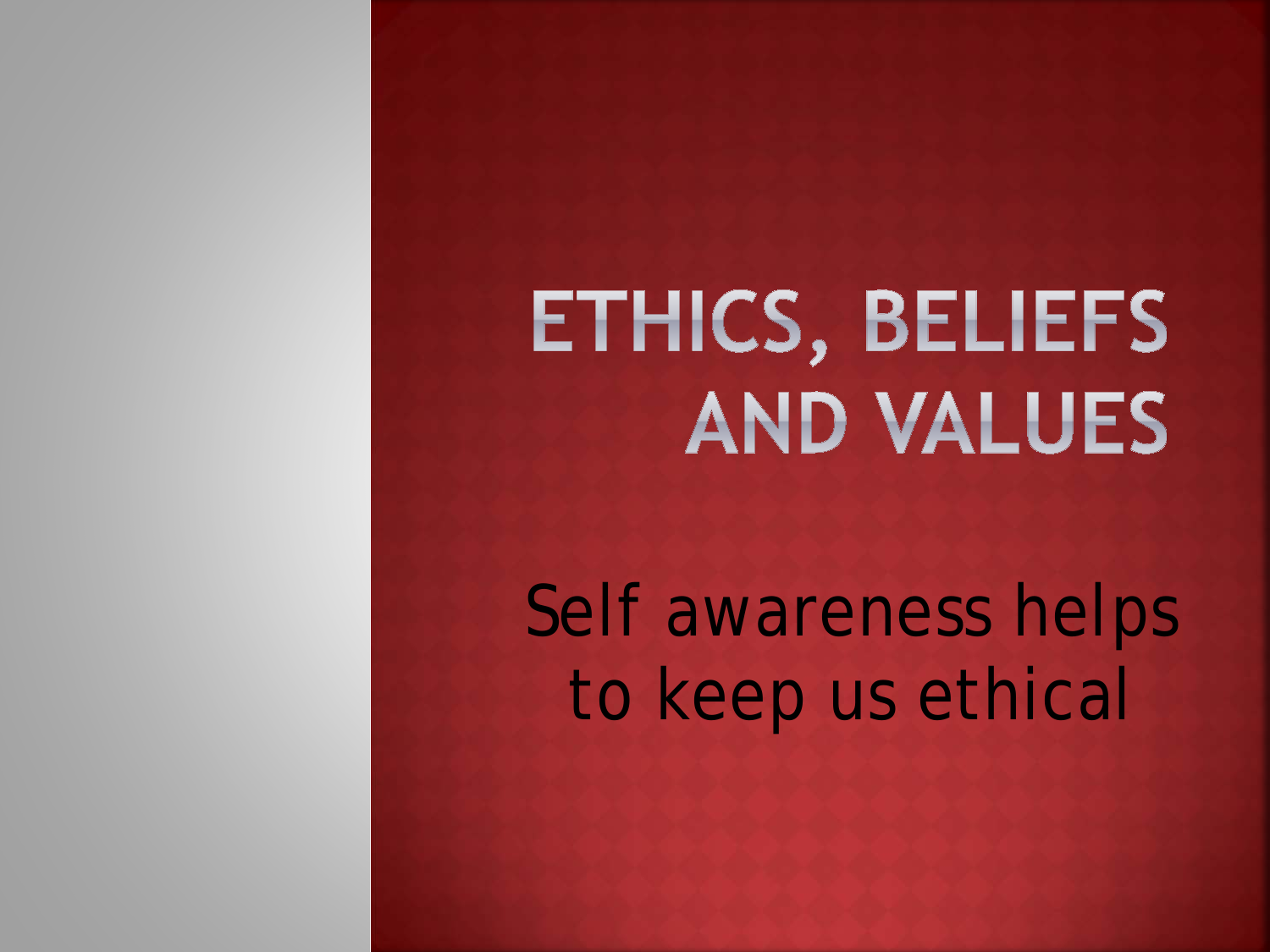## THE DINNER PARTY Who will you invite to dinner?

- $\triangleright$  Mom of two with drug addiction
- Homeless man with alcohol dependence
- $\triangleright$  Person with schizophrenia, not on meds
- $\triangleright$  Man charged with Felony Domestic Abuse
- Famous Politician
- $\triangleright$  Person who makes racial slurs in public on camera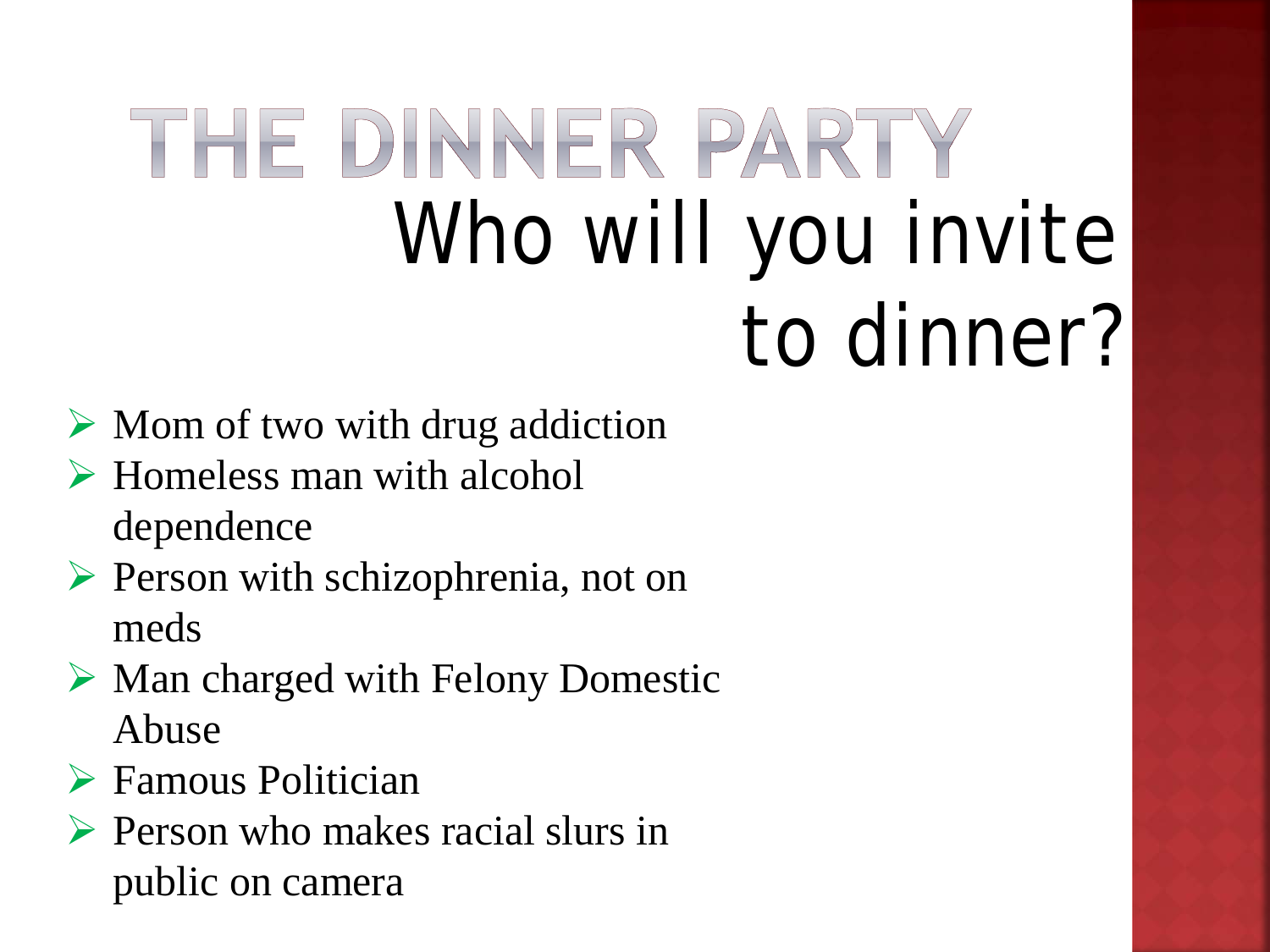### WHERE DO YOU STAND?

#### **Moral/Values Dilemma**

You have been seeing a client for a couple of months who, you are aware, makes her money as a prostitute and also deals drugs. You feel you have developed a therapeutic connection with this client. One day, after the session, as she is handing you payment for the session she asks, "How does it feel taking the devil's money? You know. Drug and "John" money."

- $\bullet$  How would you respond to the client?
- Would you continue to take her payment?
- $\bullet$  Identify personal values that may make this situation difficult for **YOU**.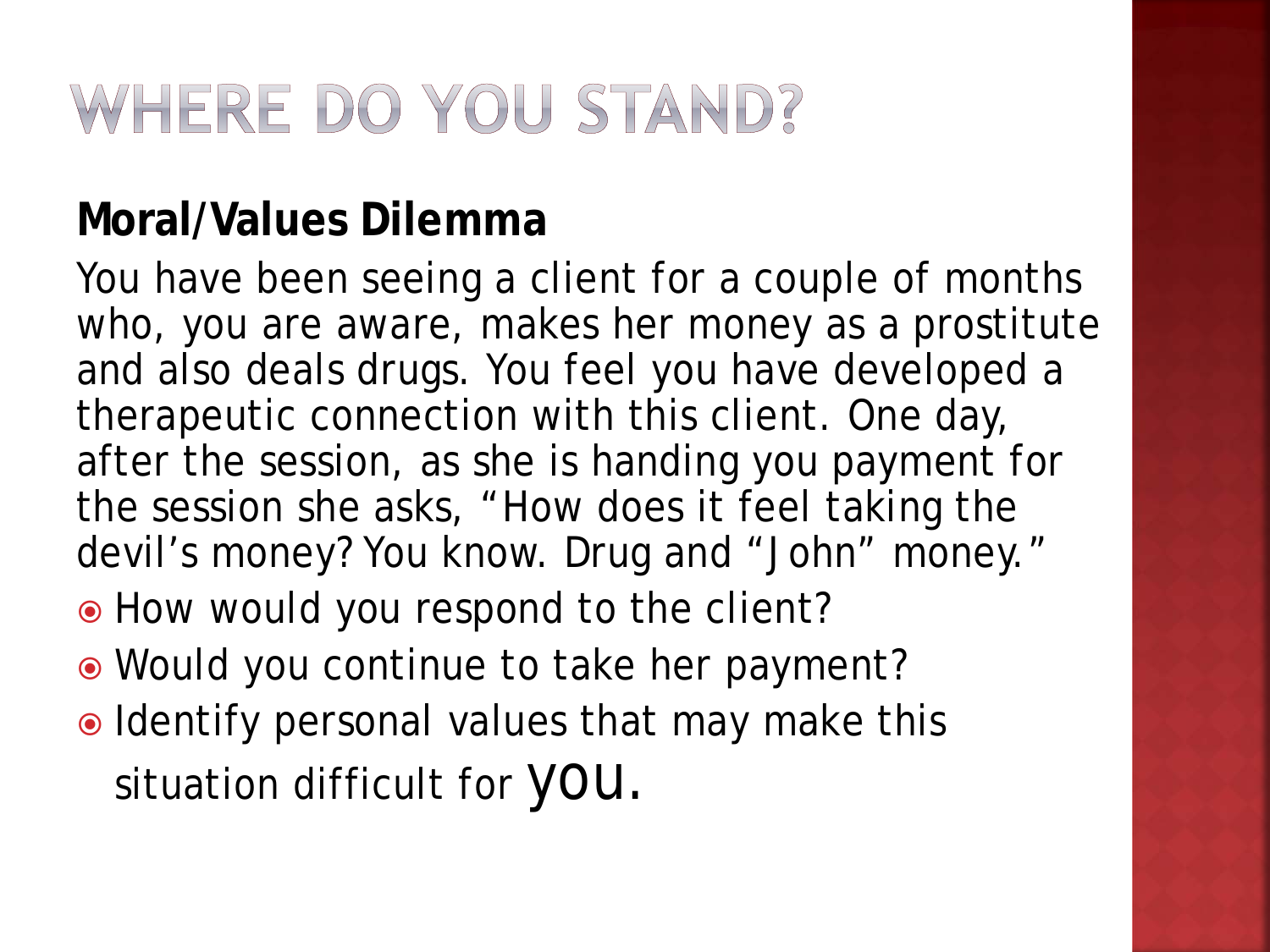### RELIGIOUS CLIENT

A deeply religious woman has come to you for therapy. On her first visit with you she discusses her religious beliefs and asks if it would be OK if you begin each session with a prayer.

- $\bullet$  How do you respond to this client?
- Would it make a difference as to which religion the client is affiliated?
- Identify any personal values or beliefs that you hold that would influence your decision.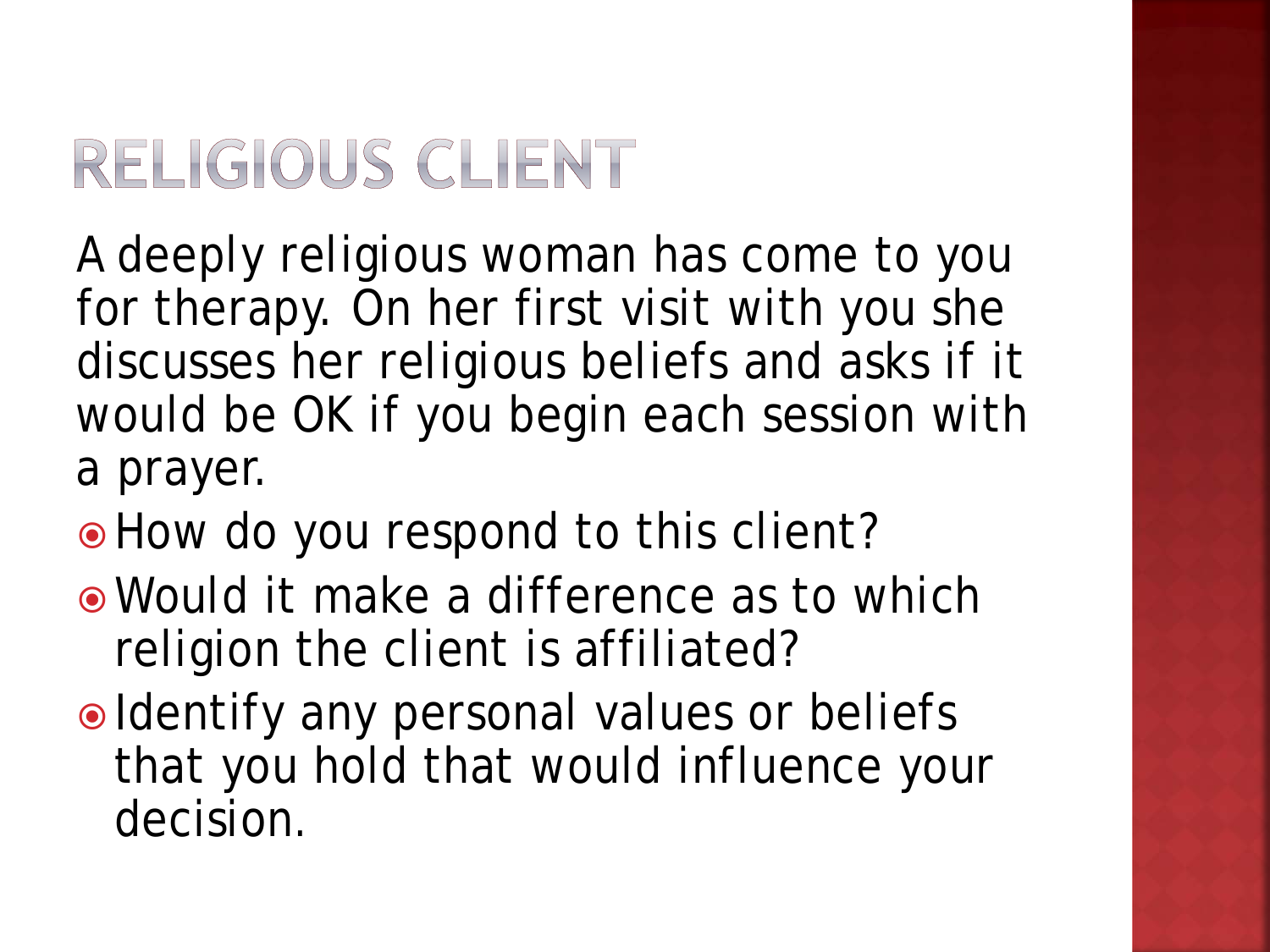### OTHER TOUGH TOPICS

- Abortion Pro choice or pro life
- Right to die including assisted suicide
- Gay marriage legalization
- Divorce is it always a poor decision?
- Capital punishment for or against
- Do you have values or beliefs that may be difficult to keep out of client sessions?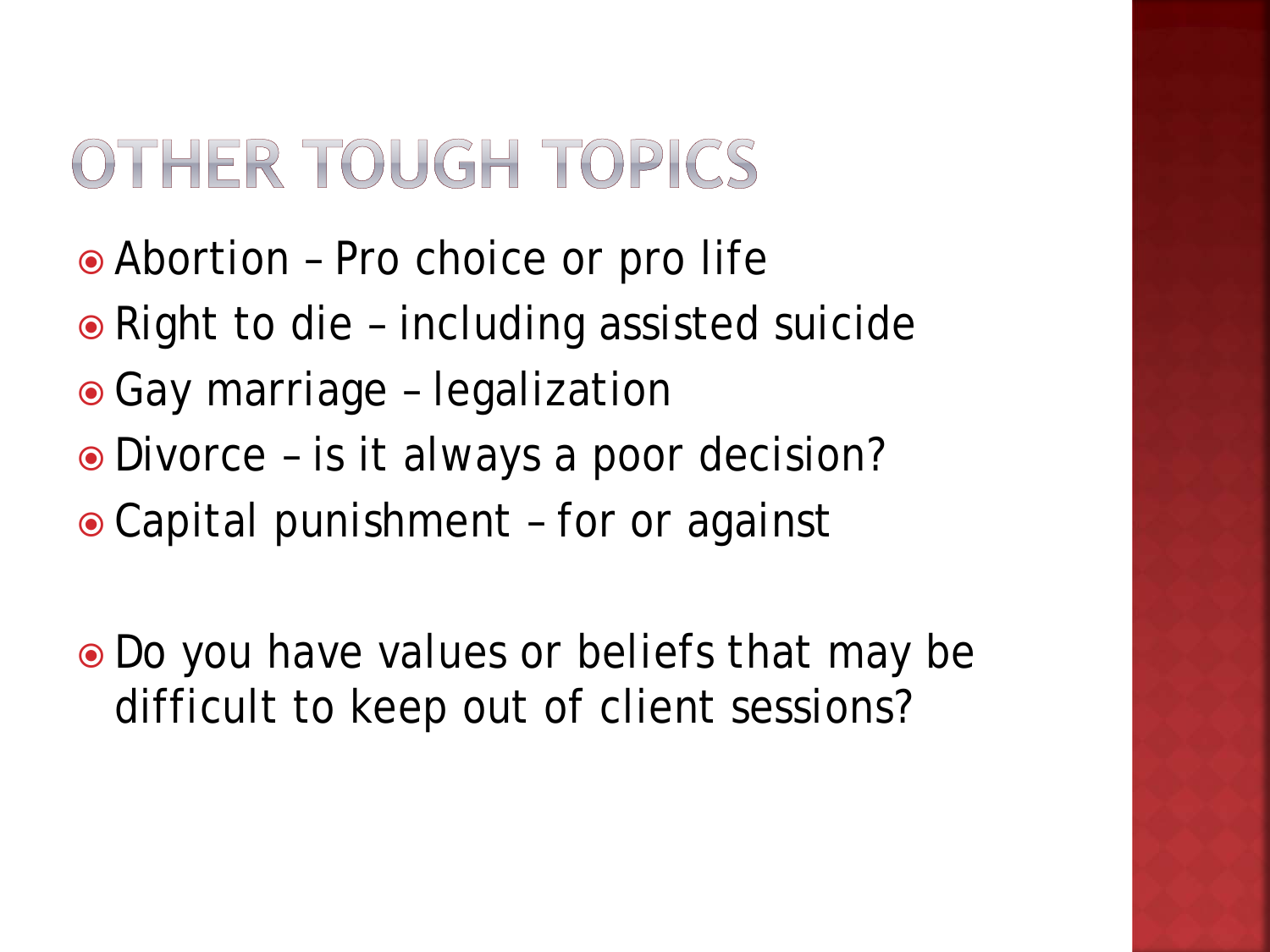### POPE AND VASQUEZ PAGE 152-3

"Awareness of the ethics codes is crucial to competence in the area of ethics, but the formal standards are not a substitute for an active, deliberative, and creative approach to fulfilling our ethical responsibilities…Perhaps the most difficult deliberations involve conflicts between the law and the therapist's deepest values."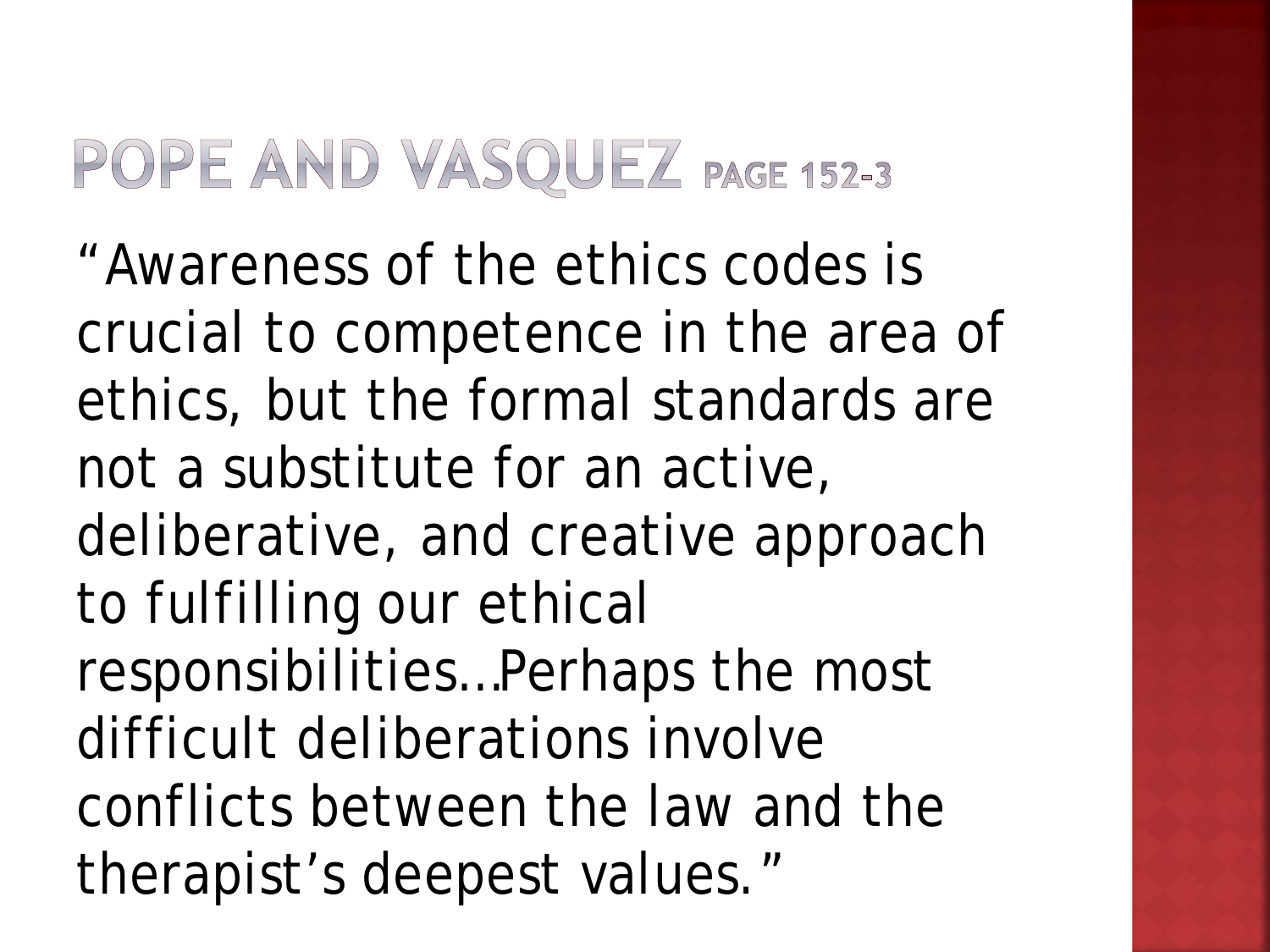### ETHICS AND VALUES

# Principle ethics: "What should I do?" Virtue ethics: "Who should I be?"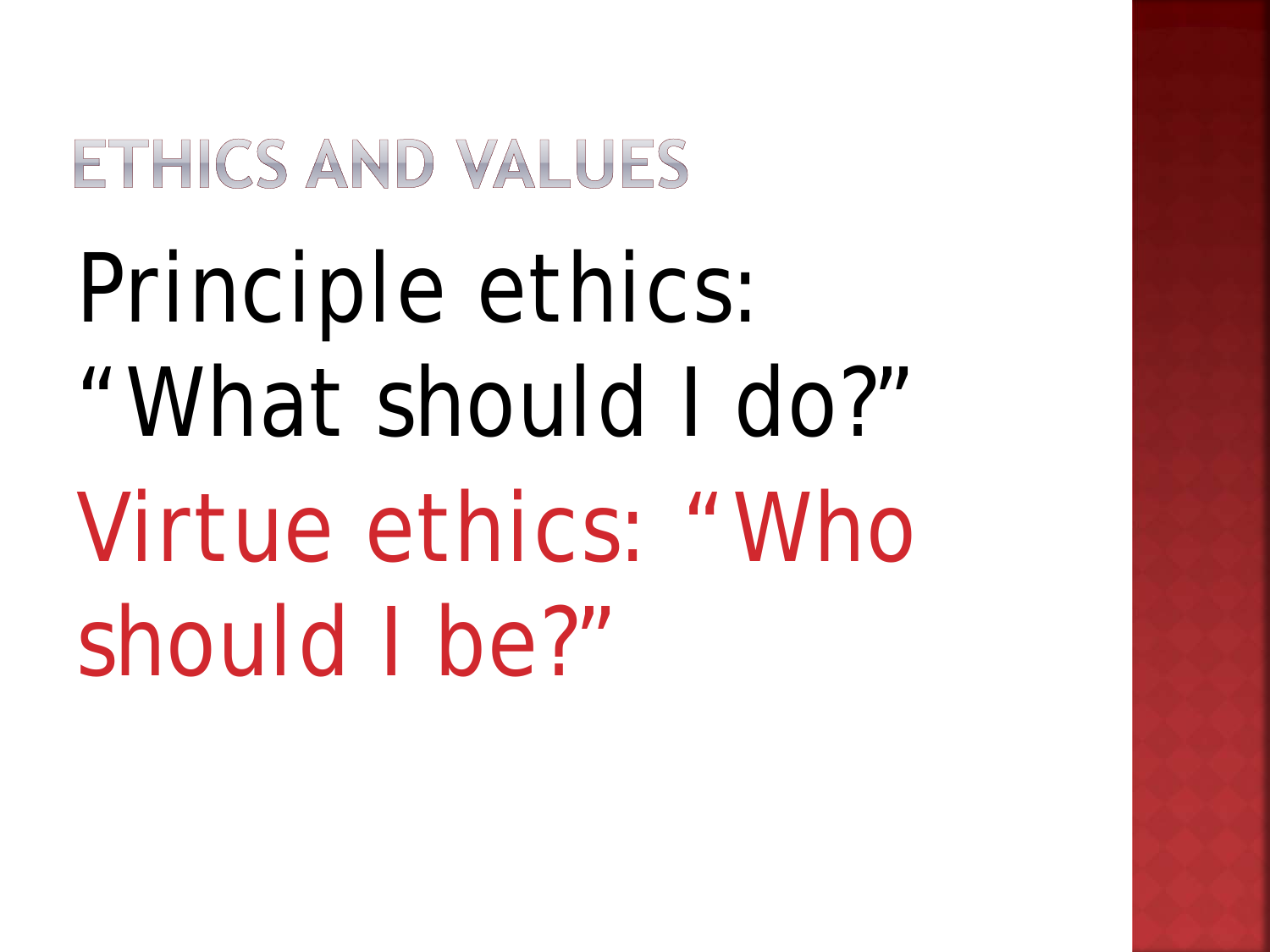### **CORE BELIEFS**

- Effect how we view the world
- Personal/professional philosophies and choices
- Personal biases and values
- Chosen freely
- Act on beliefs: pattern of consistency and repetition
- View of how people change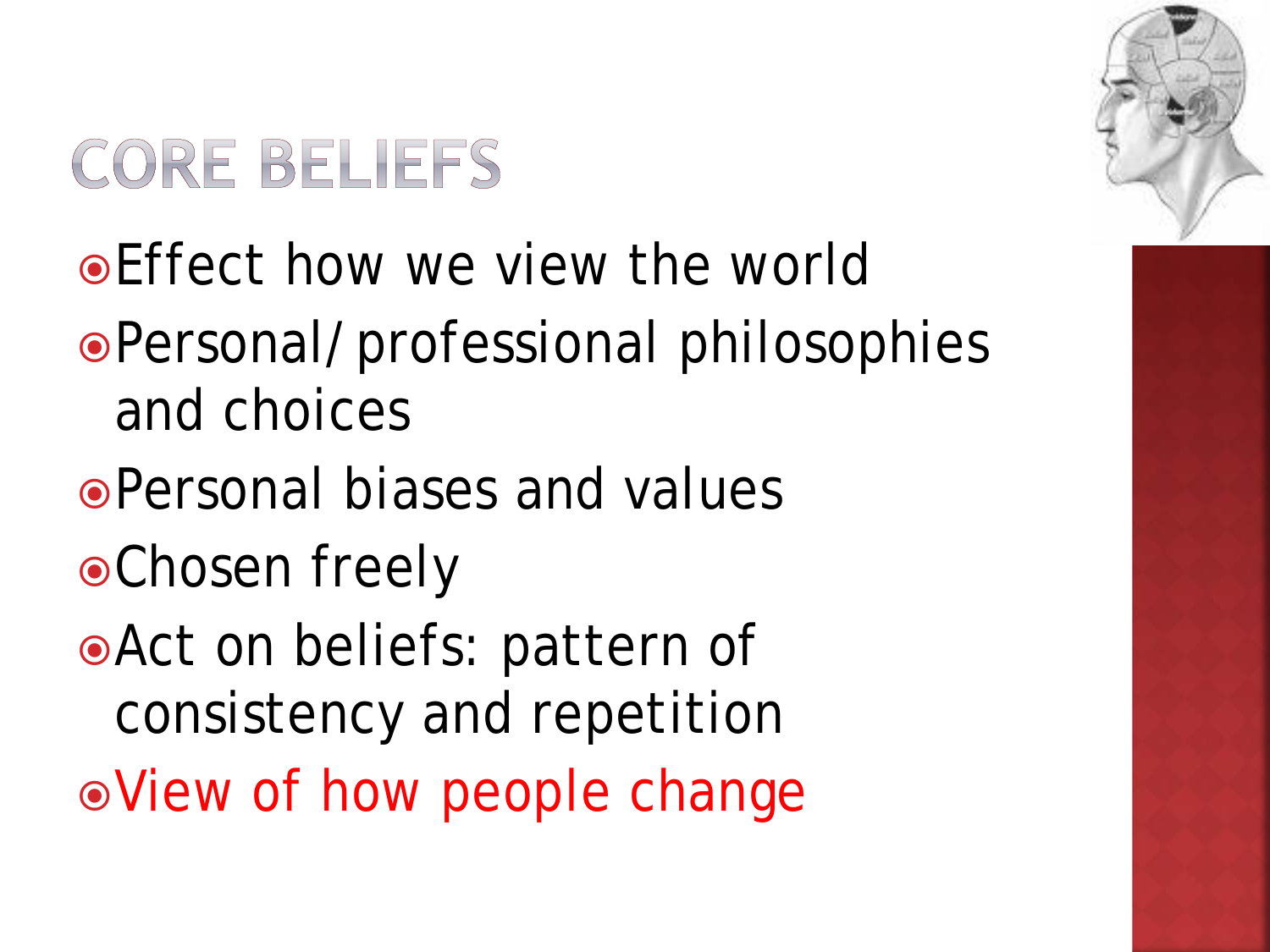### OUR BEHAVIORS

### Determined by our beliefs A result of our self perception **Clients may be conflicted in this area** Outward indication of values

• Give an example of a behavior you could observe and have an INDICATION of what one might believe or value.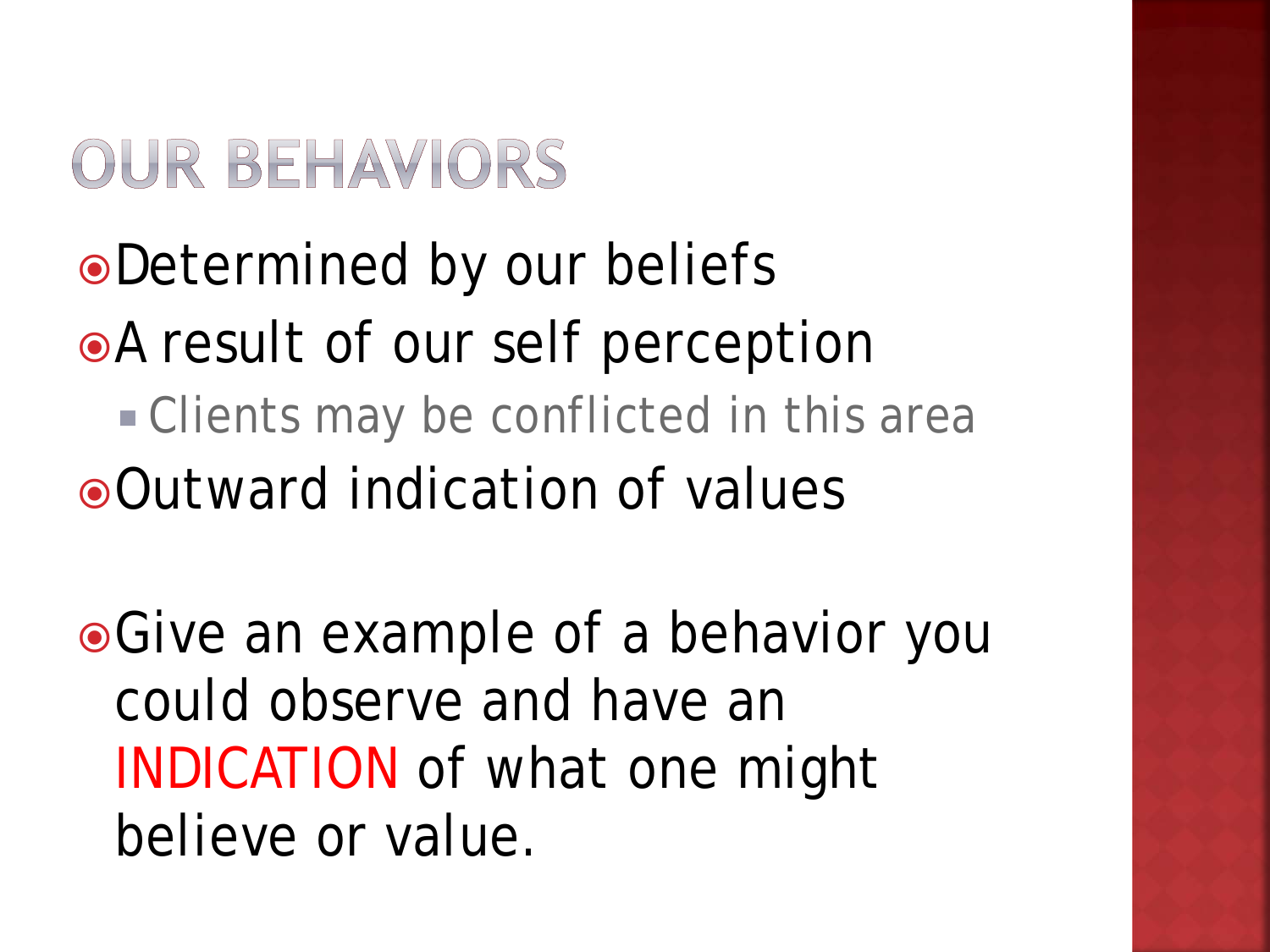### OBTAINING VALUES

- Parents/family
- Peers/friends
- Teachers/schools/education
- Politicians/government
- Church/religious beliefs
- Media
- **o** Literature
- Personal experience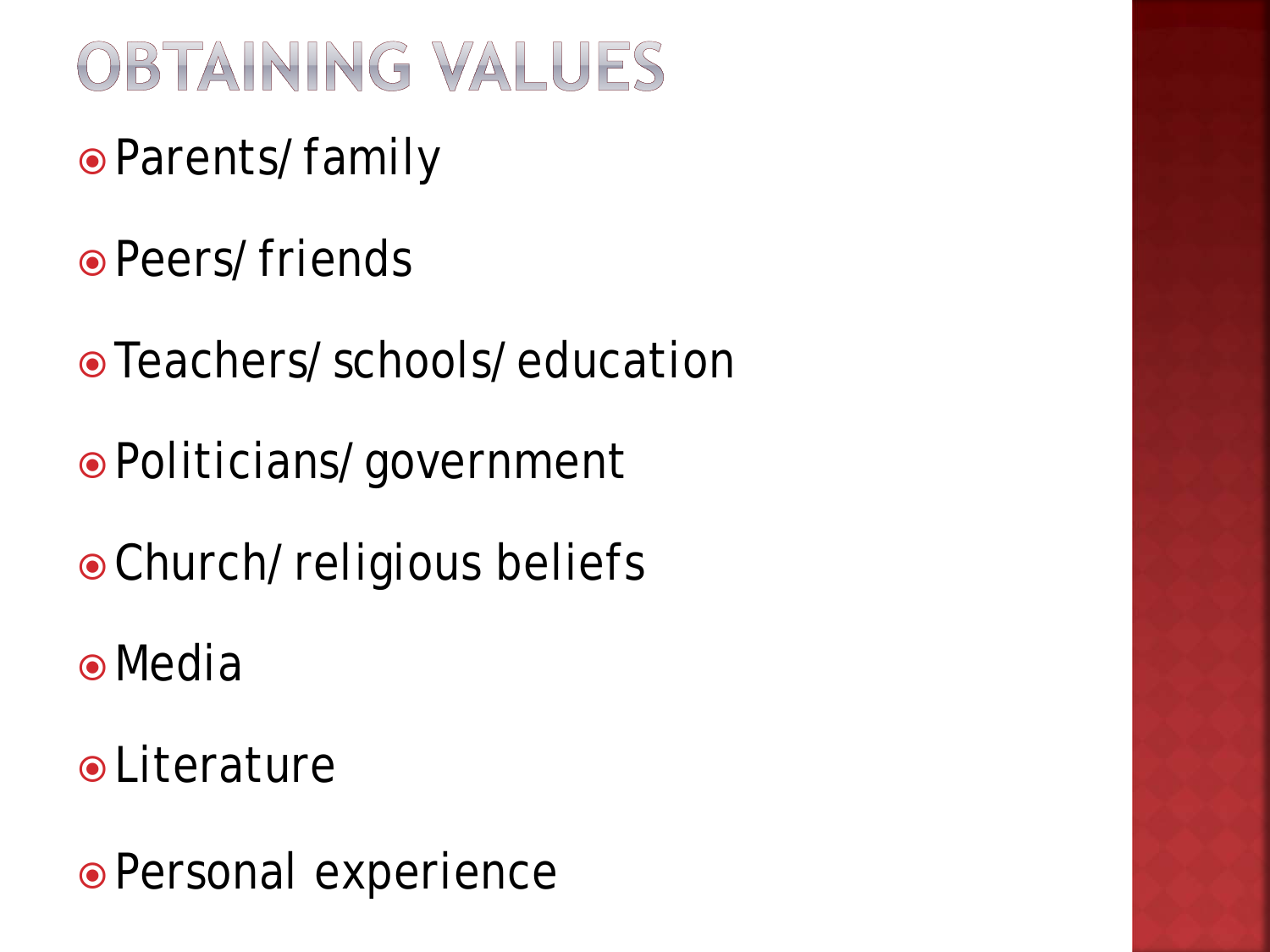### **VALUES AND BELIEFS OF CULTURE** NOT READILY APPARENT

- Family/child rearing practices
- Social customs/community/work
- Religion/spirituality/life/death
- Eye contact/body language/physical contact
- Food/rituals
- Healthcare
- Mental health

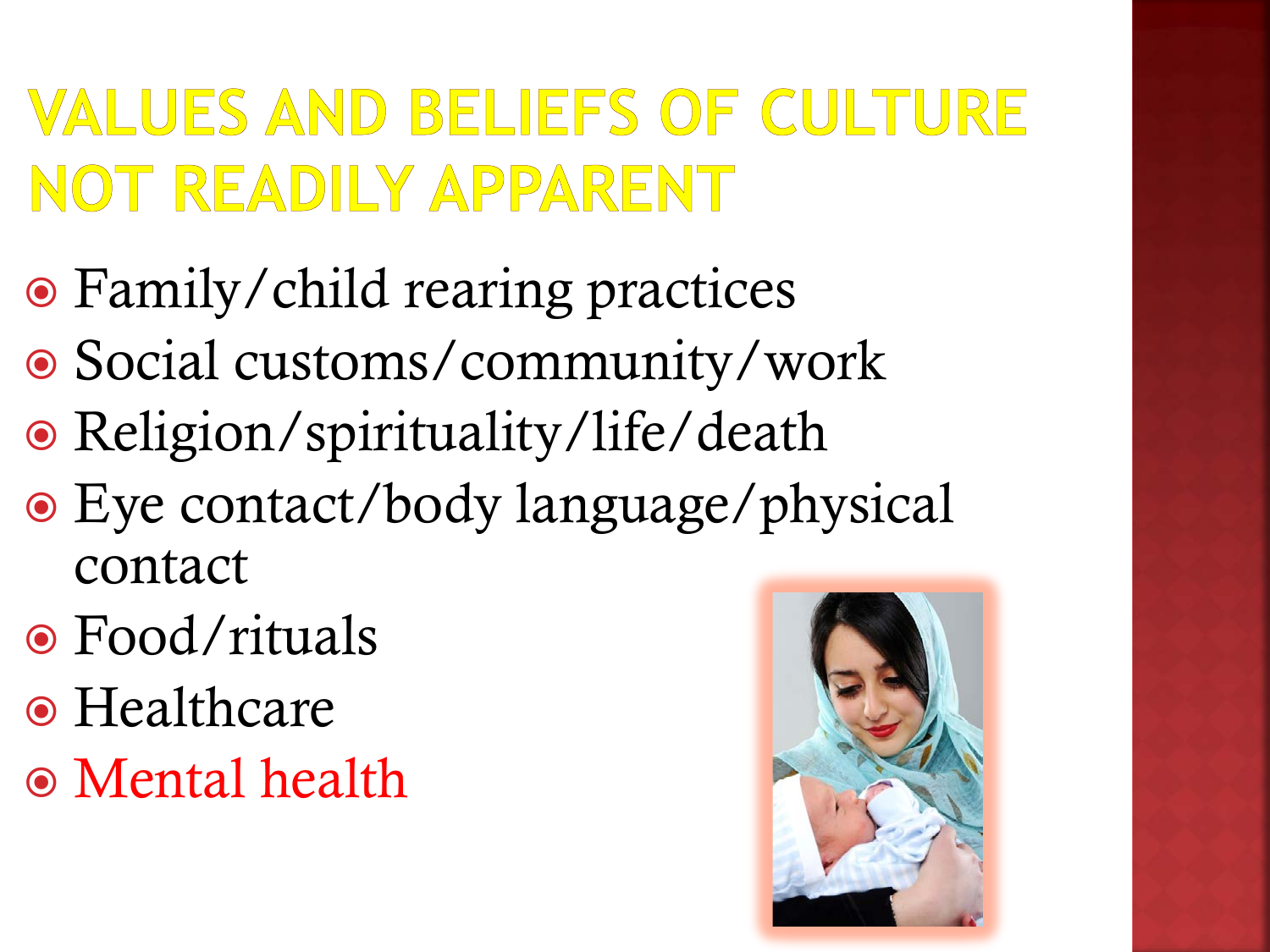### MOST OF CULTURE IS BELOW THE WATERLINE

- What is below the surface ebbs and flows
- We have to dive below the surface to find deepest values and beliefs
- What is below your waterline?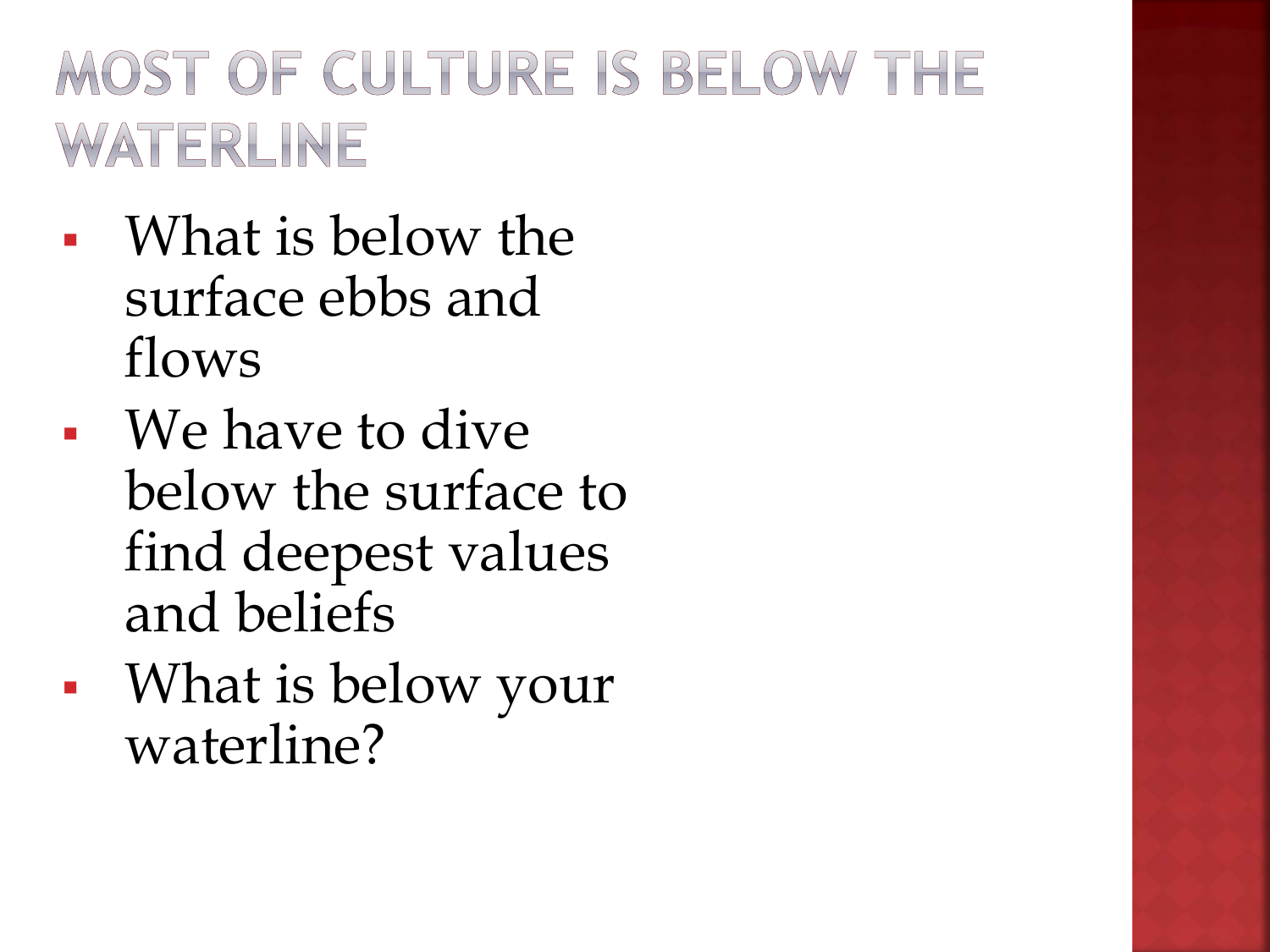## MOST OF CULTURE IS BELO THE SURFACE

"Actually, the most important part of culture…is that which is hidden and internal....the most significant part, however, is unconscious or below the…level of awareness and includes values and thought patterns."

Michael Paige (1993), Cross Cultural Health Care Program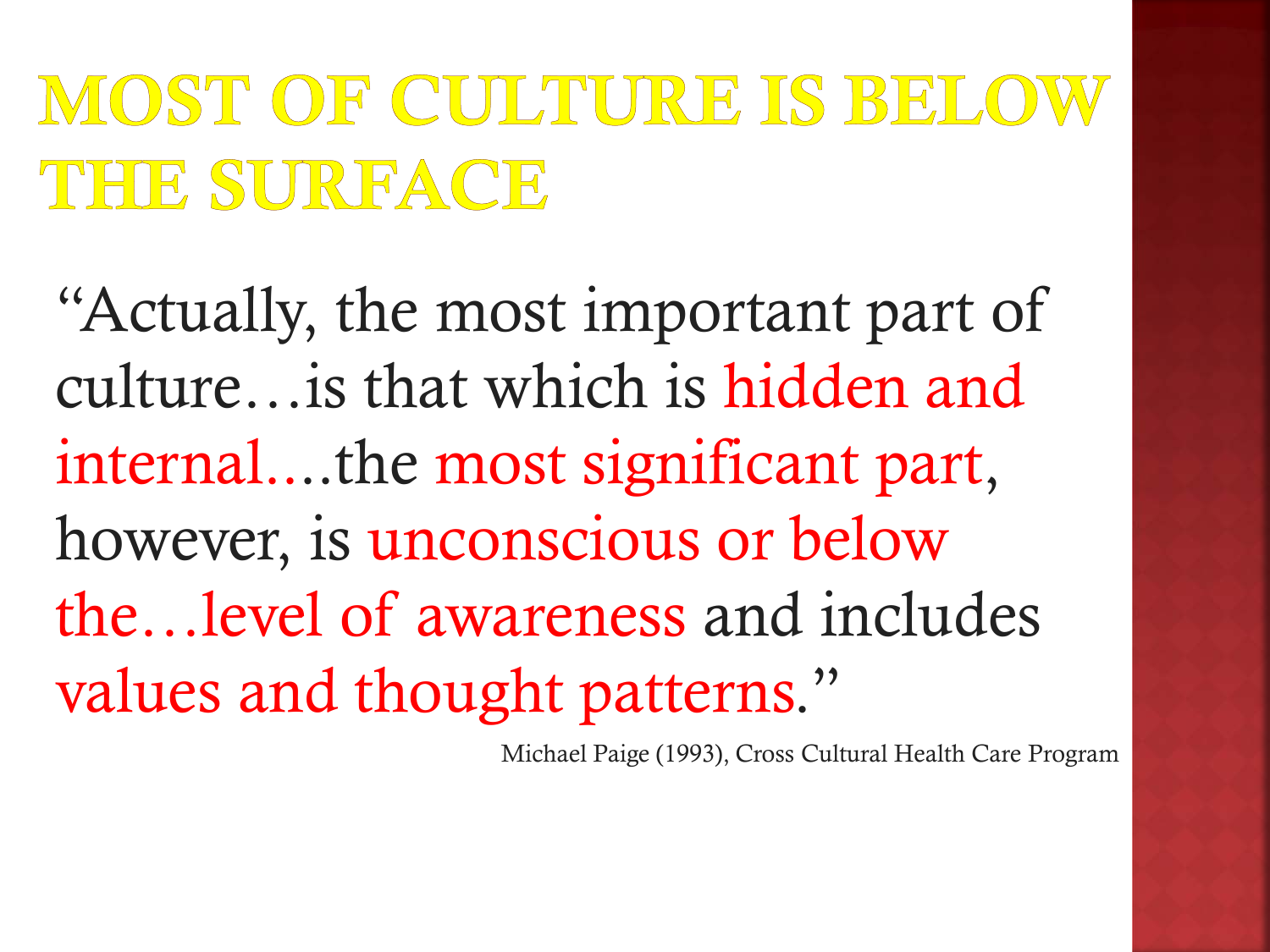### VALUES AND BELIEFS INFLUENCE:

- Where and if outside help is sought
- People differ:
	- $\blacksquare$  How they experience pain
	- $\blacksquare$  How they label symptoms
	- How they communicate the symptoms
	- Beliefs about cause of symptoms
	- Attitudes/expectations toward therapy/treatment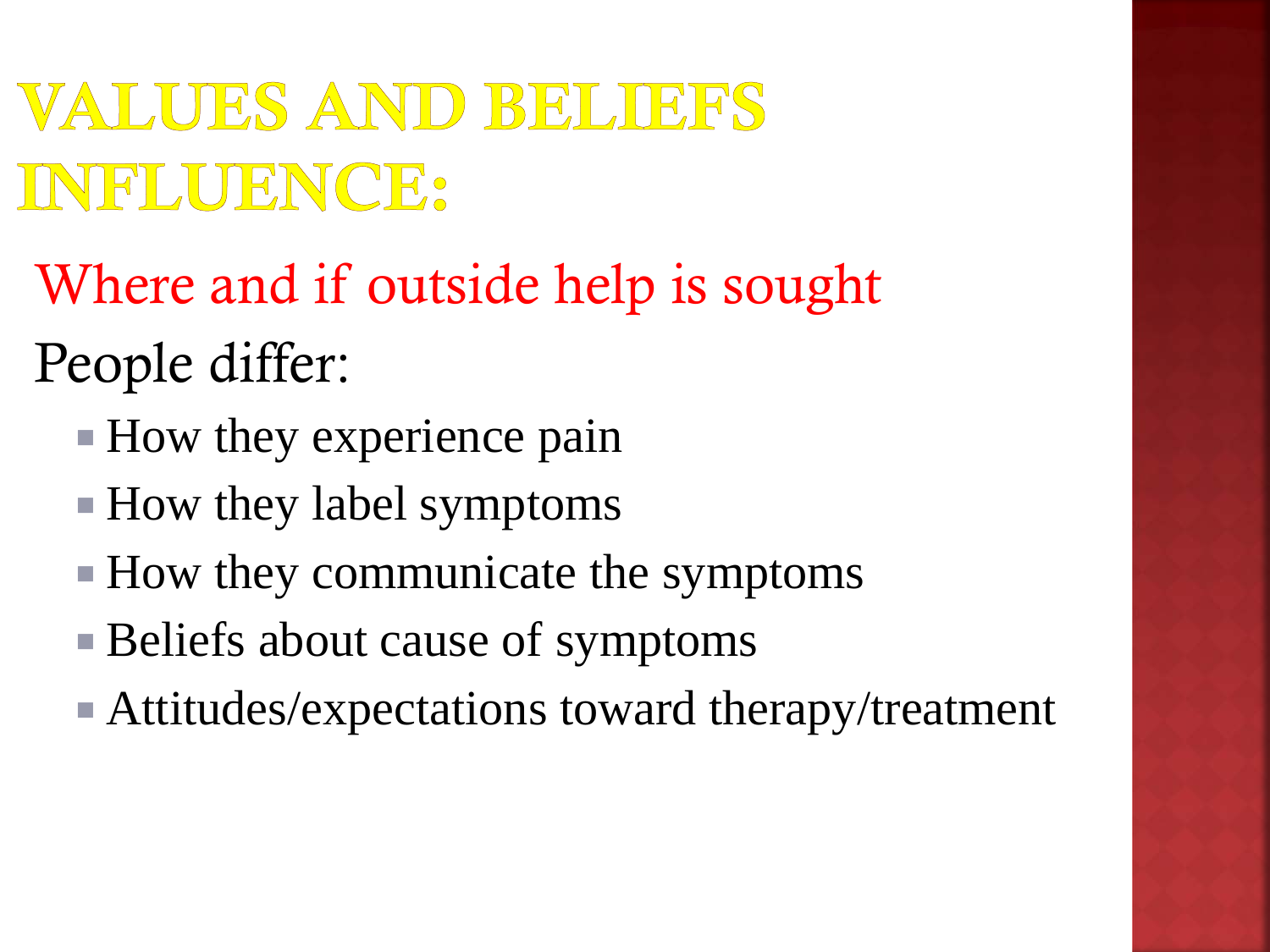### WHEN PERSONAL AND PROFESSIONAL VALUES DANCE:

Values determine:

- Why we chose our profession
- Choice of therapeutic modalities
	- **View of how people change**

Populations with whom we choose to work

- **Belief or personal experience?**
- oInteractions with clients and other professionals
	- Attitudes and actions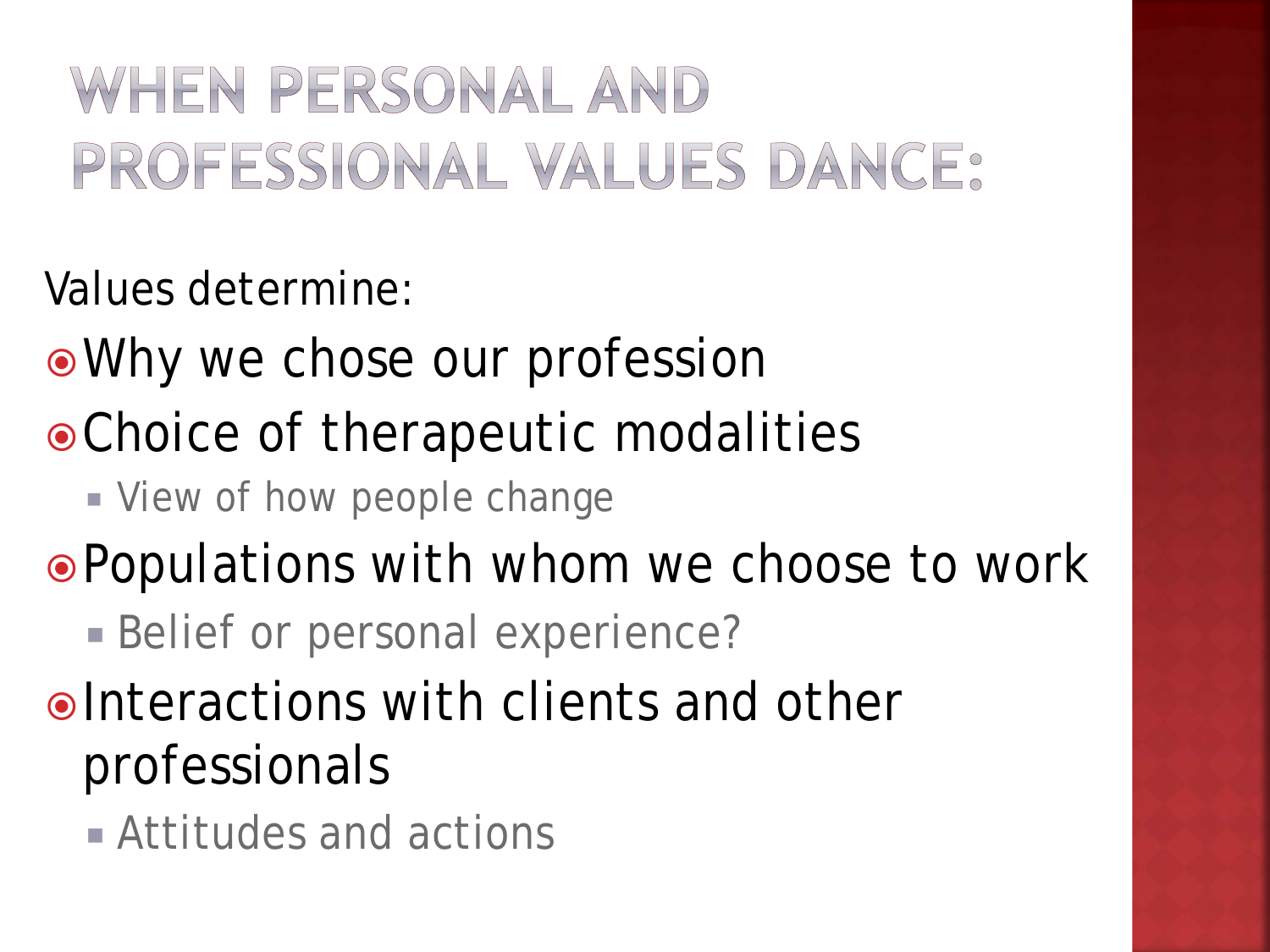### DEVELOPING AWARENESS OF CULTURAL VALUES

- ●Be sensitive to, acknowledge and confront differences directly
- Ask questions
- Talk with colleagues of different race, sex, age, sexual orientation, religion, regional origins, etc.
- Examine your own biases…and fears
	- We are NEVER a blank slate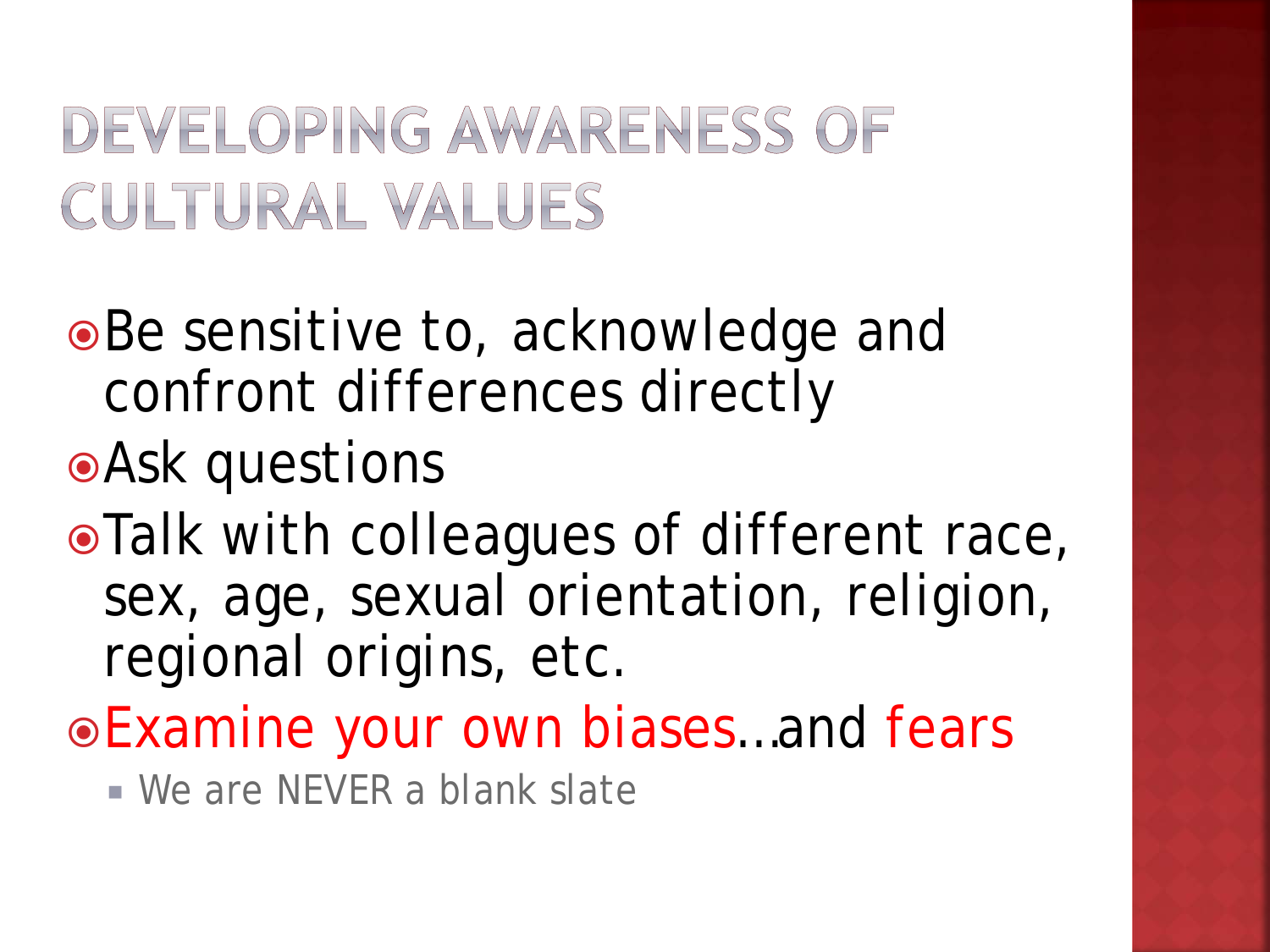### ASSUMPTIONS BY THERAPIST

Aaron is a 27 year old, African American who is beginning his first job after receiving his masters degree in social work. He has experience through his internship during his graduate work. He is going to be conducting psychosocial assessments and some individual sessions. His clients are randomly assigned to him. He is told his first client is a Caucasian man who is self referred due to depression. The intake coordinator goes on to tell him that he has a shaved head and a tattoo of a swastika on the back of his neck. Prior to seeing the client for the first time, Aaron rearranges his office to make sure he has an escape route and reviews the agency safety plan. He reviews the client's history which includes being raised by a father who was a member of an Aryan Nations white supremacist group. On first meeting the client, Aaron feels frightened and apprehensive. He does not address any of these issues with the client.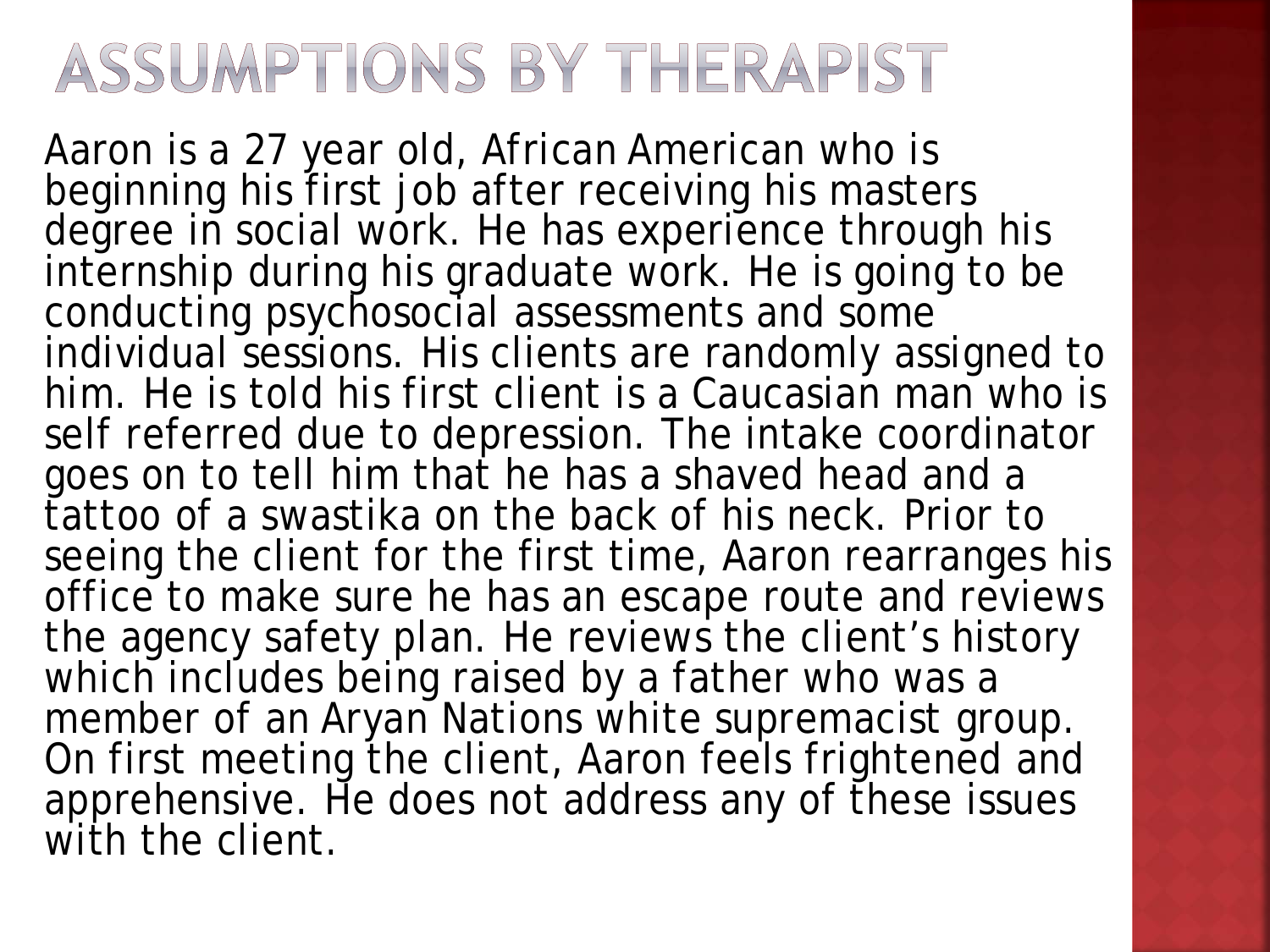What assumptions has Aaron made about this client?

What personal beliefs may be challenged for Aaron in this situation?

What steps could he have taken to ensure the best care for the client?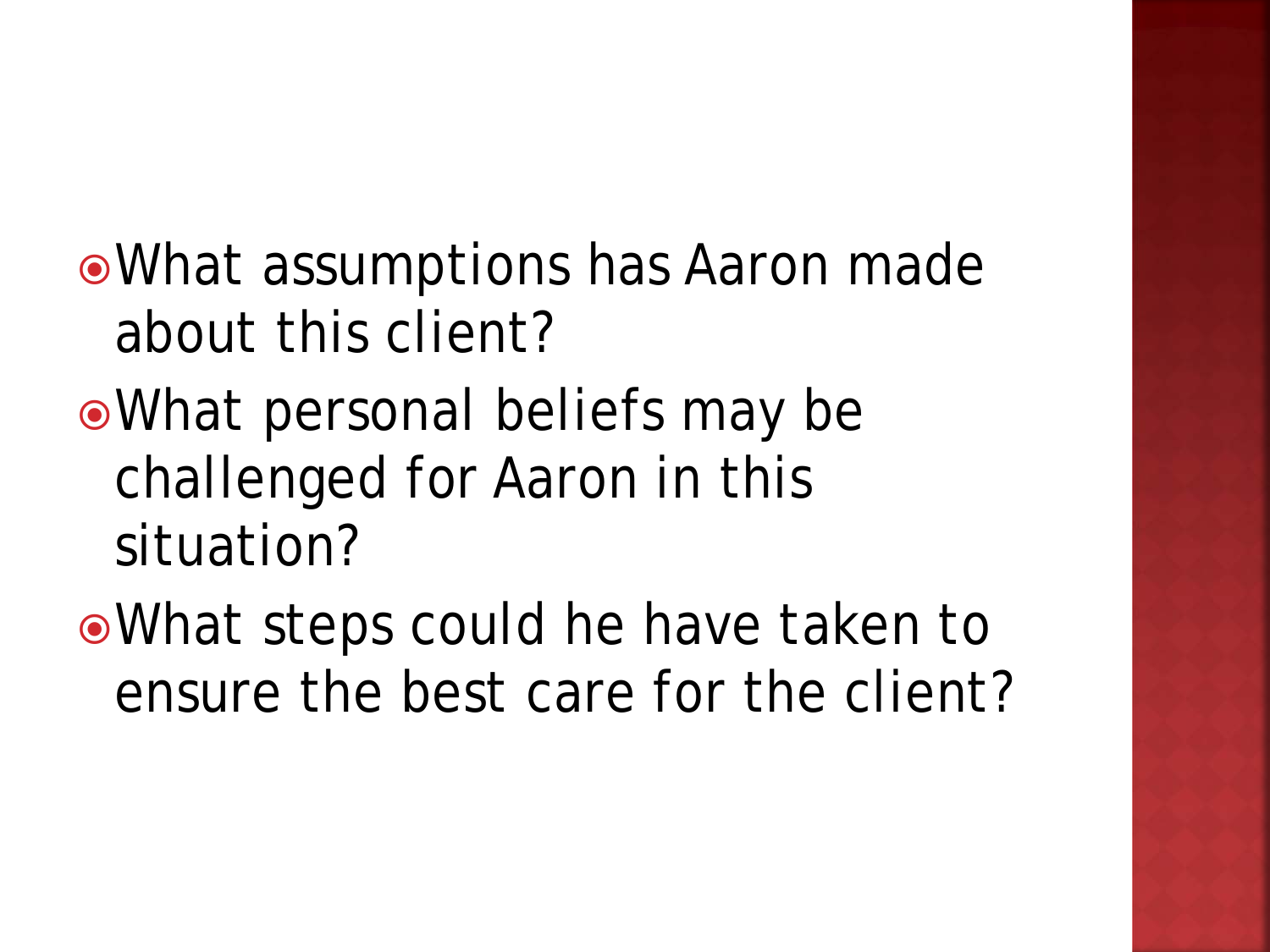### THE CLIENT'S VIEW

The client, Marc, never felt he "fit in" with his father's beliefs and values. When Marc met his current girlfriend she had a positive influence on him in exploring his own values. He attempts to be unbiased and open in his approach to all people.

Marc detects Aaron's discomfort and during the third session he confronts Aaron about his apparent fear and lack of discussing with Marc what his actual values might be. He continues telling Aaron that he does not believe he can help him due to his inability to explore these issues and the assumptions that Aaron has made about Marc.

Has there been any ethical violations on Aaron's part? Has he possibly harmed the client? How?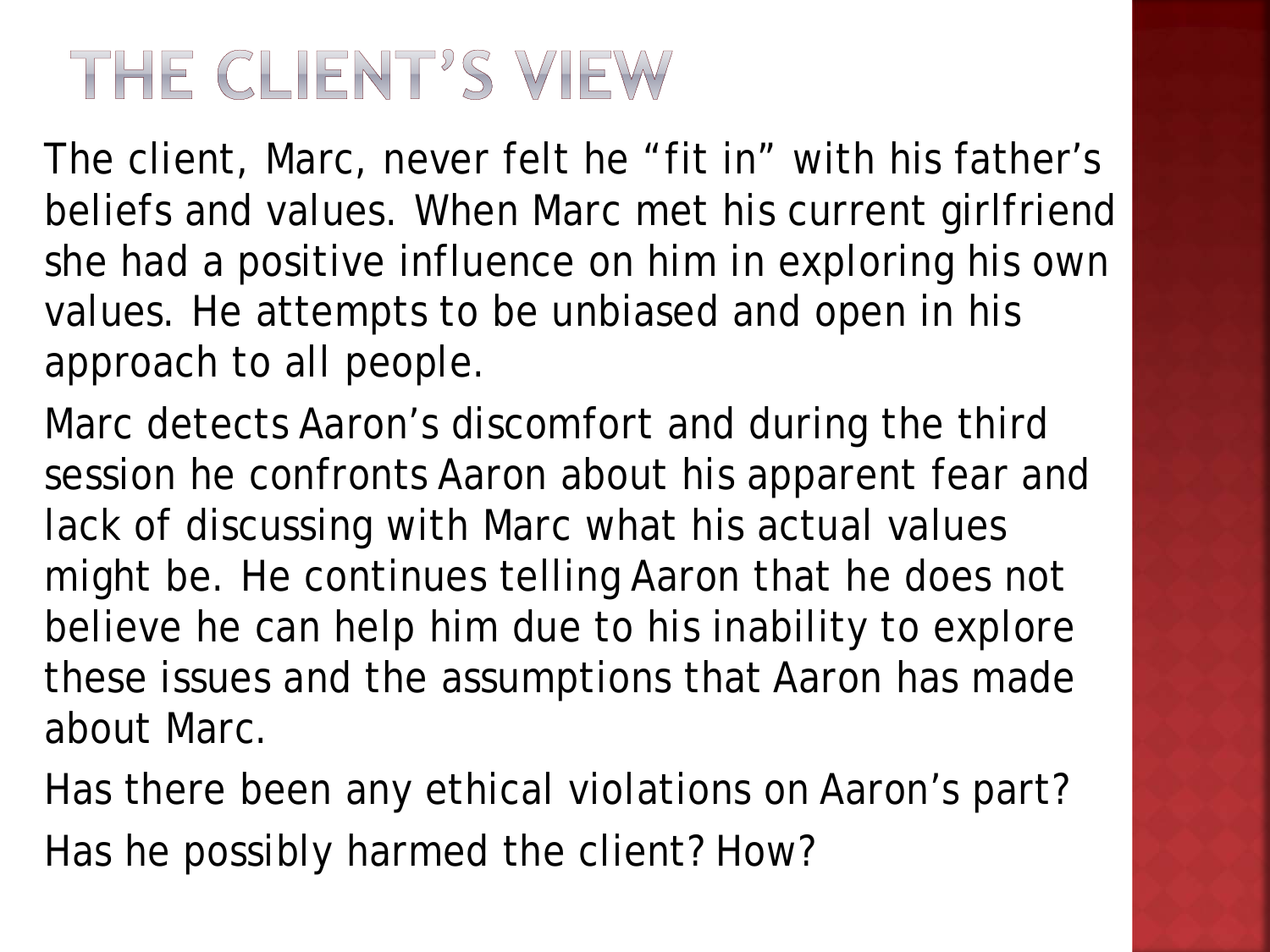### STEPS FOR AARON:

- Seek supervision prior to seeing client
- Discuss is own fears and biases in supervision
- Discuss client's background and values with client from the beginning
- ■Inquire about client's comfort level in working with Aaron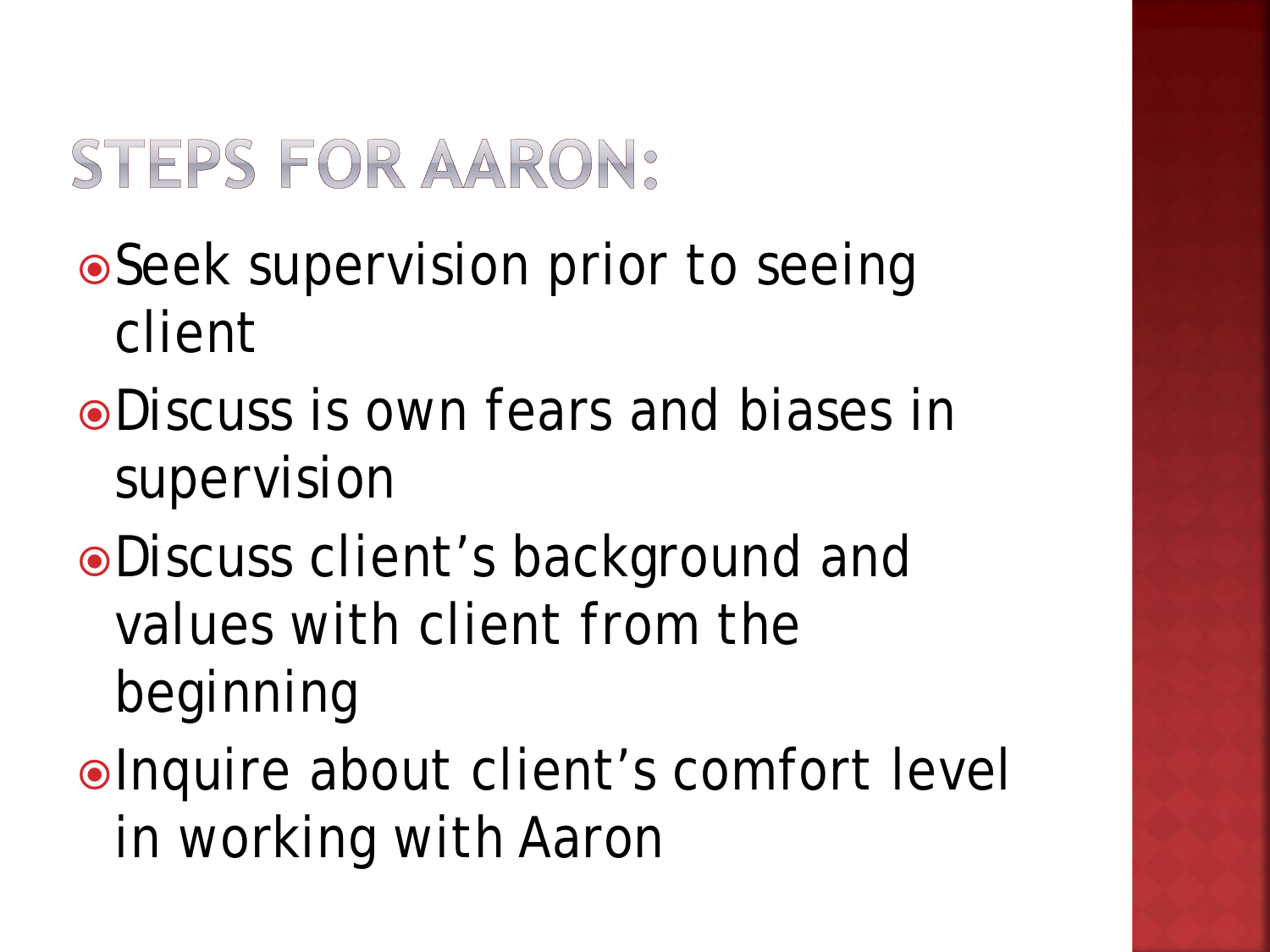### THE BIAS SHELF

Focus on client



- $\times$  Explore conflict behaviors, values and beliefs
- $\checkmark$  Professional addresses their own personal values outside the session
- $\checkmark$  Values and beliefs can create biases *You know they are there but are they in the box on the shelf?*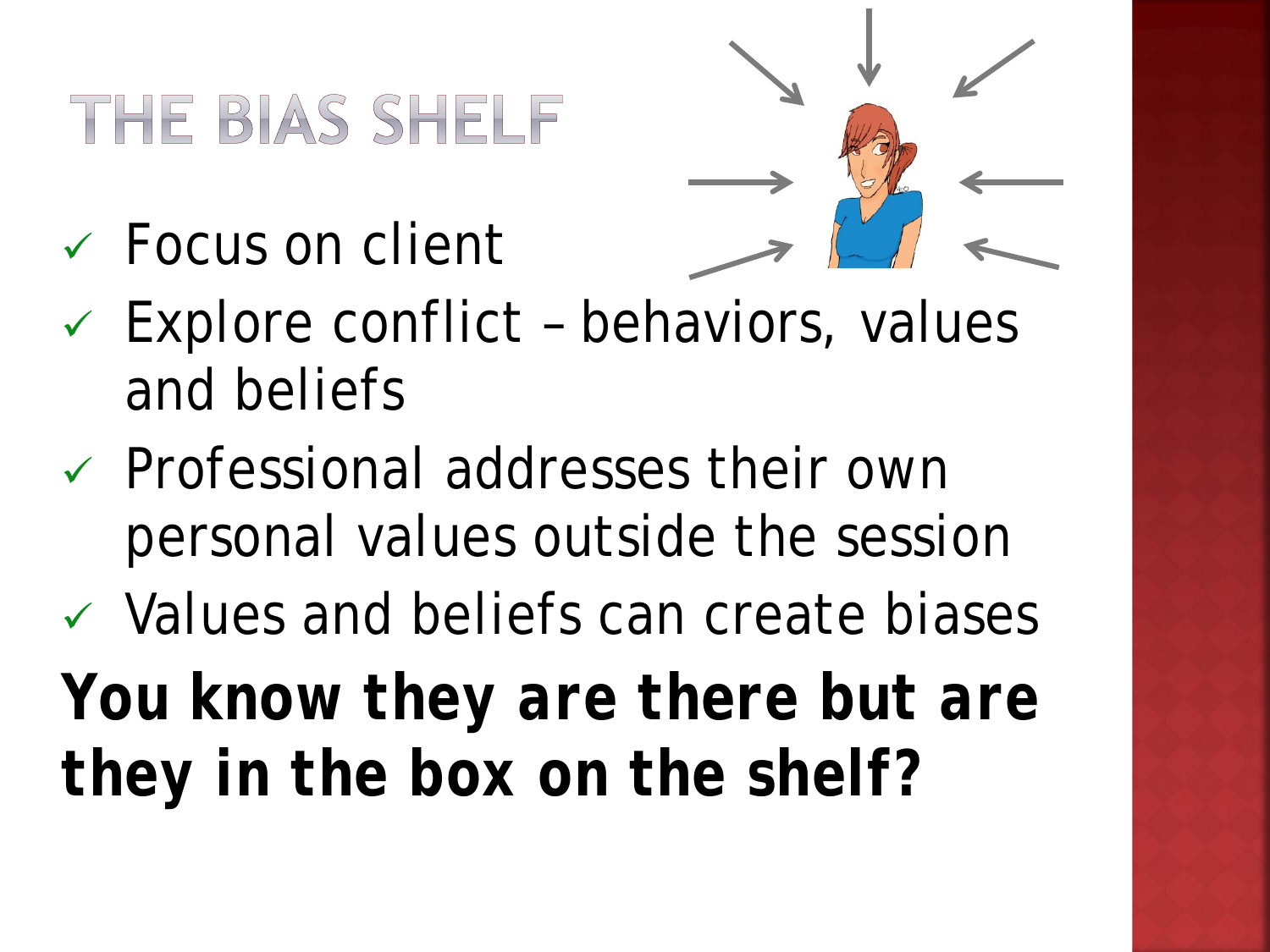# PAYING ATTENTION TO NON-VERBALS

- Eye contact
- Hand shaking
- Not sharing information
- Not giving direct answers
- Gestures such as crossing legs, pointing
- Touching the top of someone's head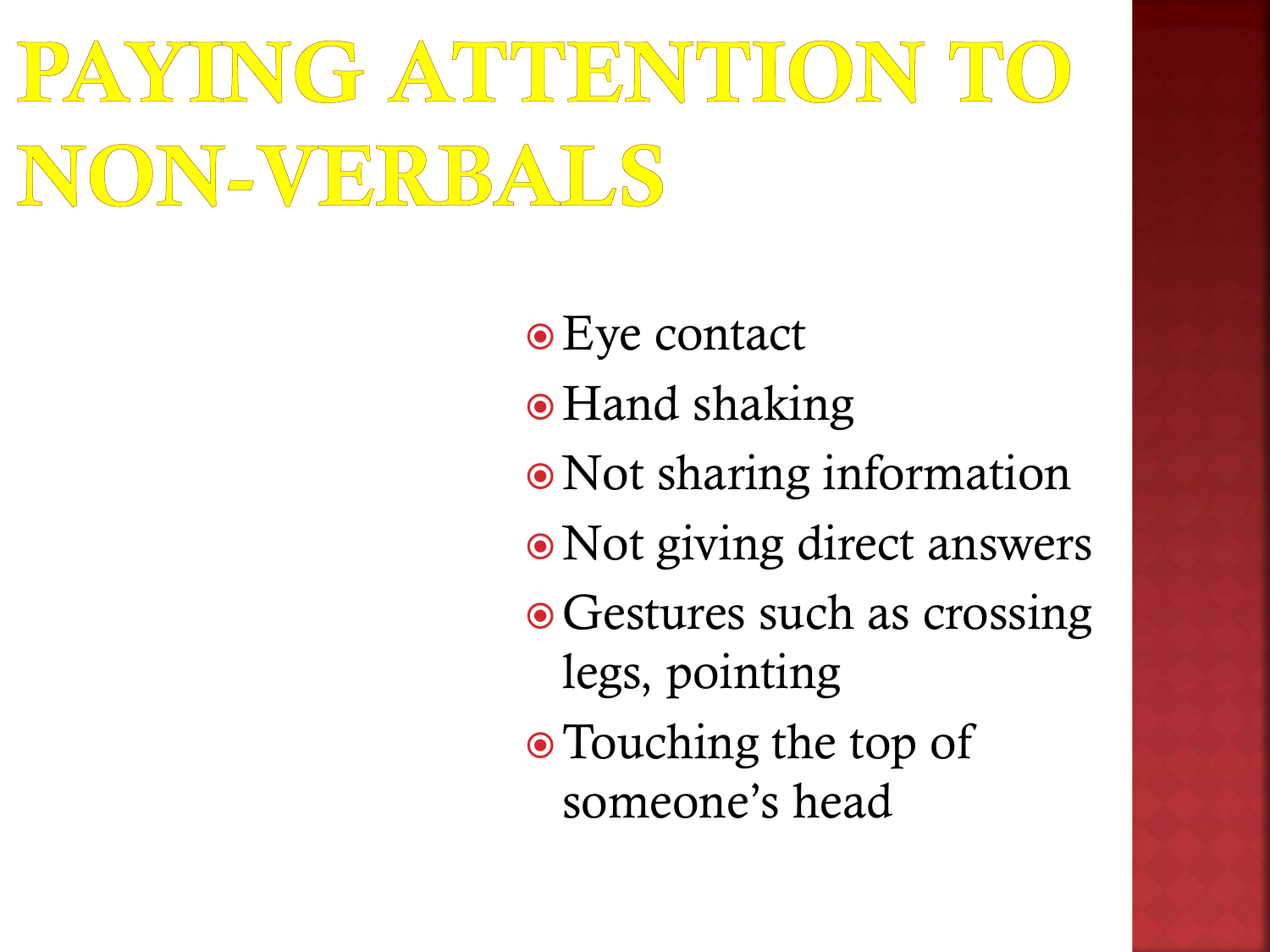UNDERSTANDING CULTURAL VALUES AND DIFFERENCES IN THE COUNSELING ENVIRONMENT

- Child rearing practices L.
- Perception of time and promptness T.
- View of racial differences Г.
- Variations in spiritual beliefs C
- Gender roles Г.
- Value of education **Tak**
- Perception of family unit who is included C
- View of modesty Ū.
- View of authority  $\Gamma$
- View of respect and how children interact with 中 parents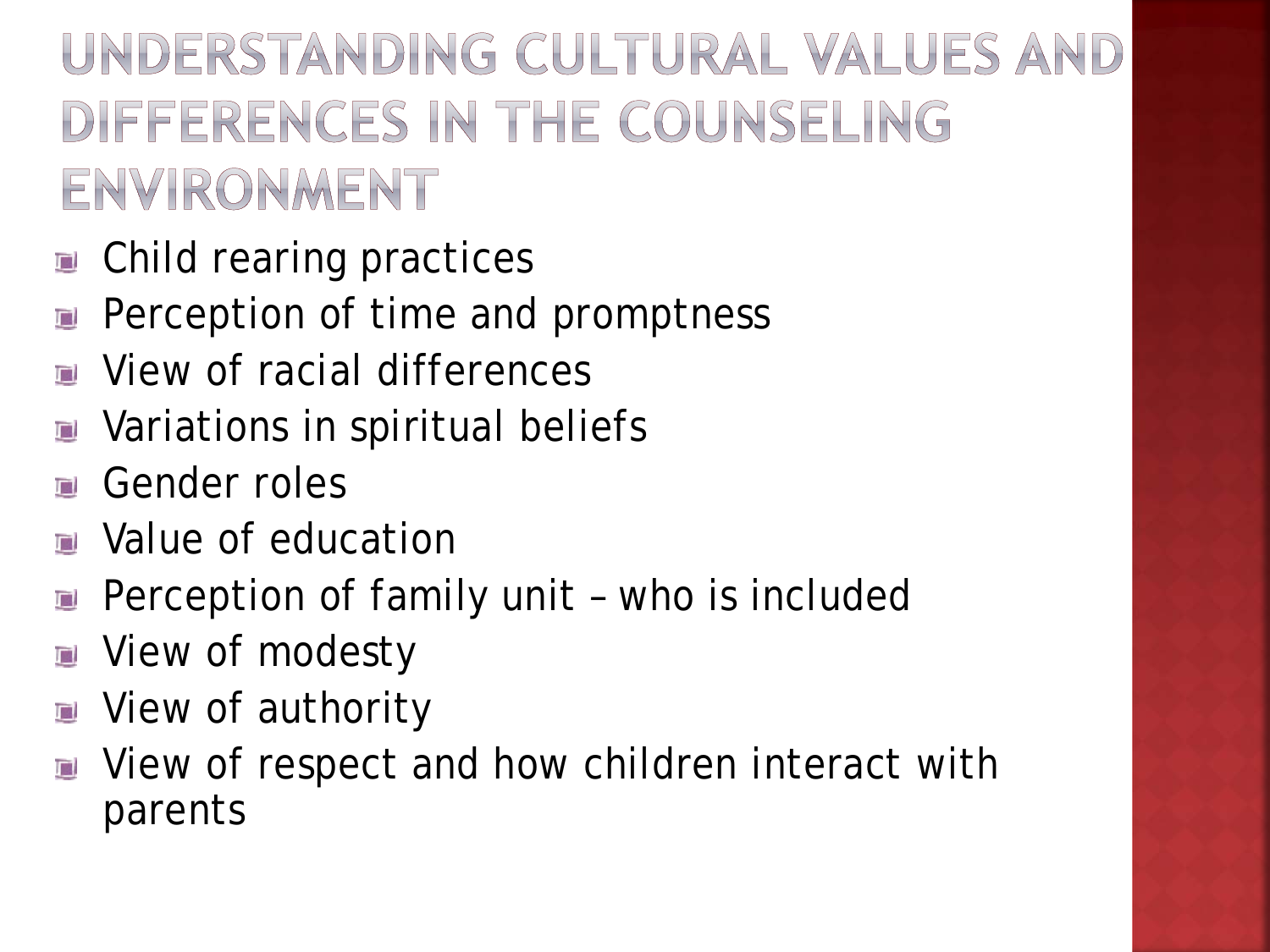SELF DISCLOSURE IN THE CULTURE OF THERAPY

What is appropriate self-disclosure?

- Inappropriate self-disclosure?
- "I know the basics of your religion." What do you have in your office?
	- ' E.g. Pictures, cultural wall hangings, signs



 Self-disclose without self-disclosing **Are there cultural implications present?** E.g. "chatting" prior to doing business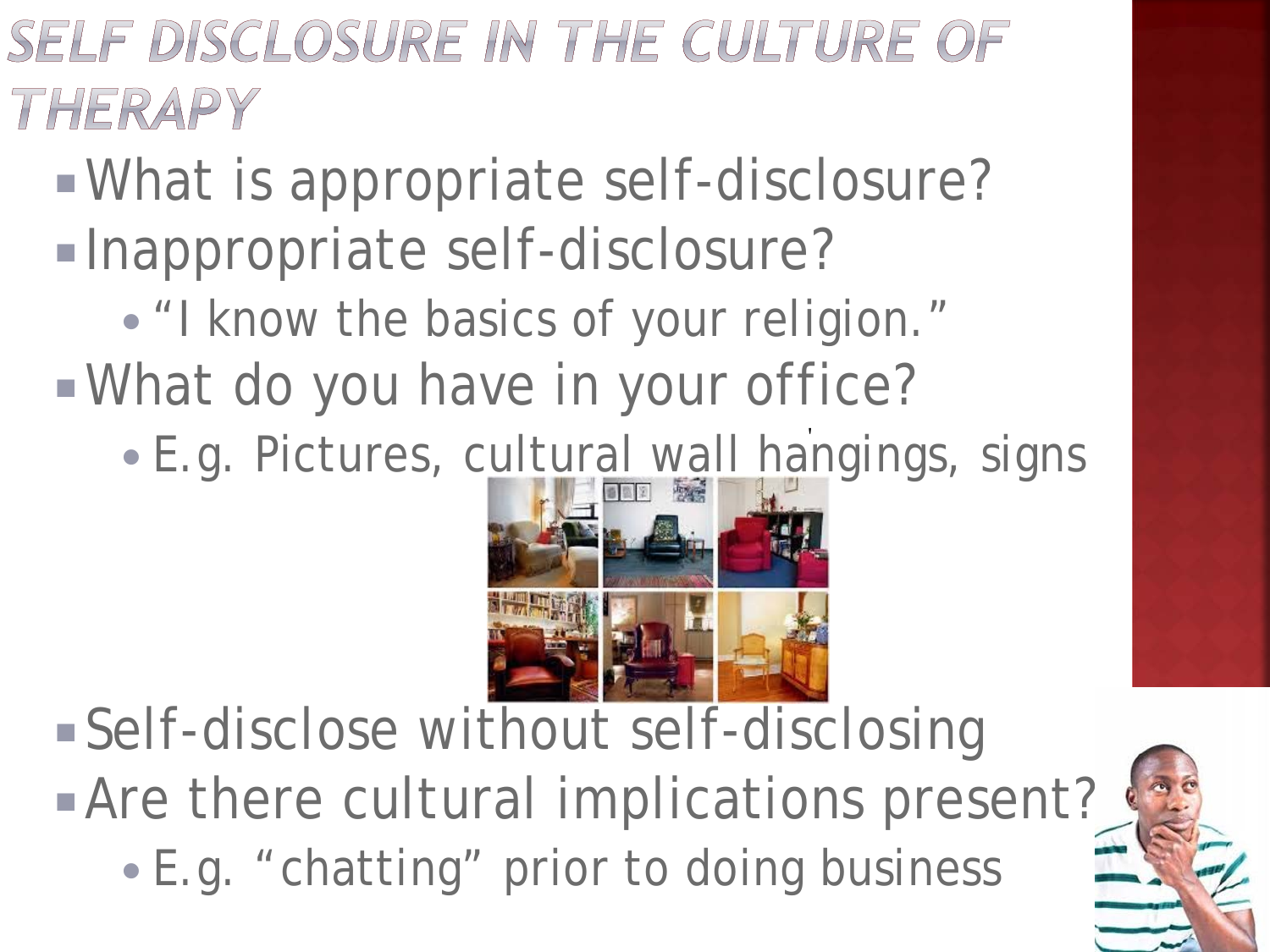### WHAT IS APPROPRIATE?

- "Are you in recovery?"
- "Do you have kids?"
- "Are you married?"
- "Where are you going?"

(when you are going to be out of office)

### **What do you say?**

- How much is too much?
- Who's agenda is in the self disclosure?
- Who's need is being met?
- Do your biases come out in self disclosure?



Is it necessary to "make the client comfortable" to have them "relate" to you?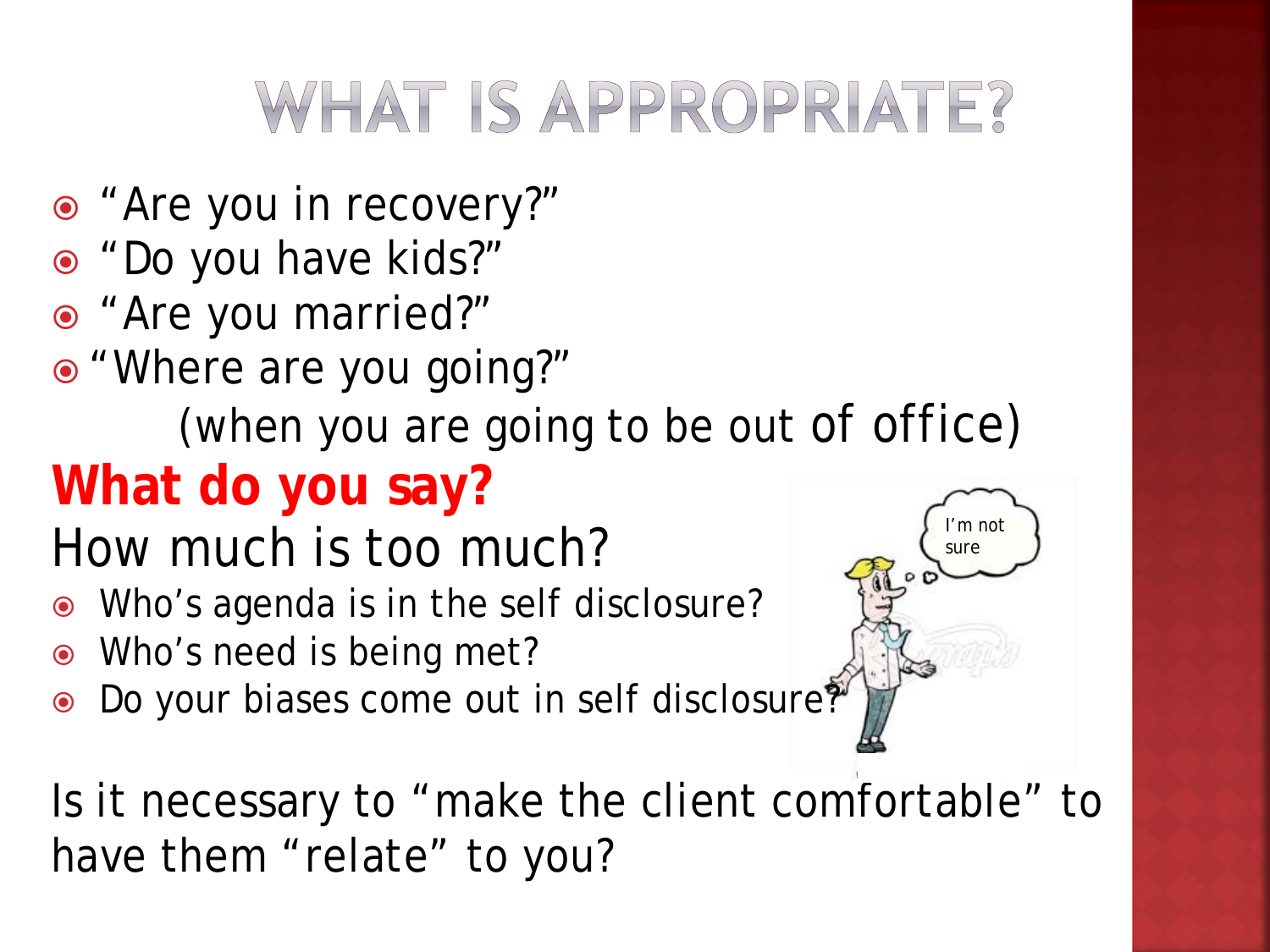# **PERSONAL BELIEFS AND VALUES INFLUENCE OUR PROFESSIONAL**

# **DECISIONS**

## **WHICH AFFECTS THE CLIENT RELATIONSHIP**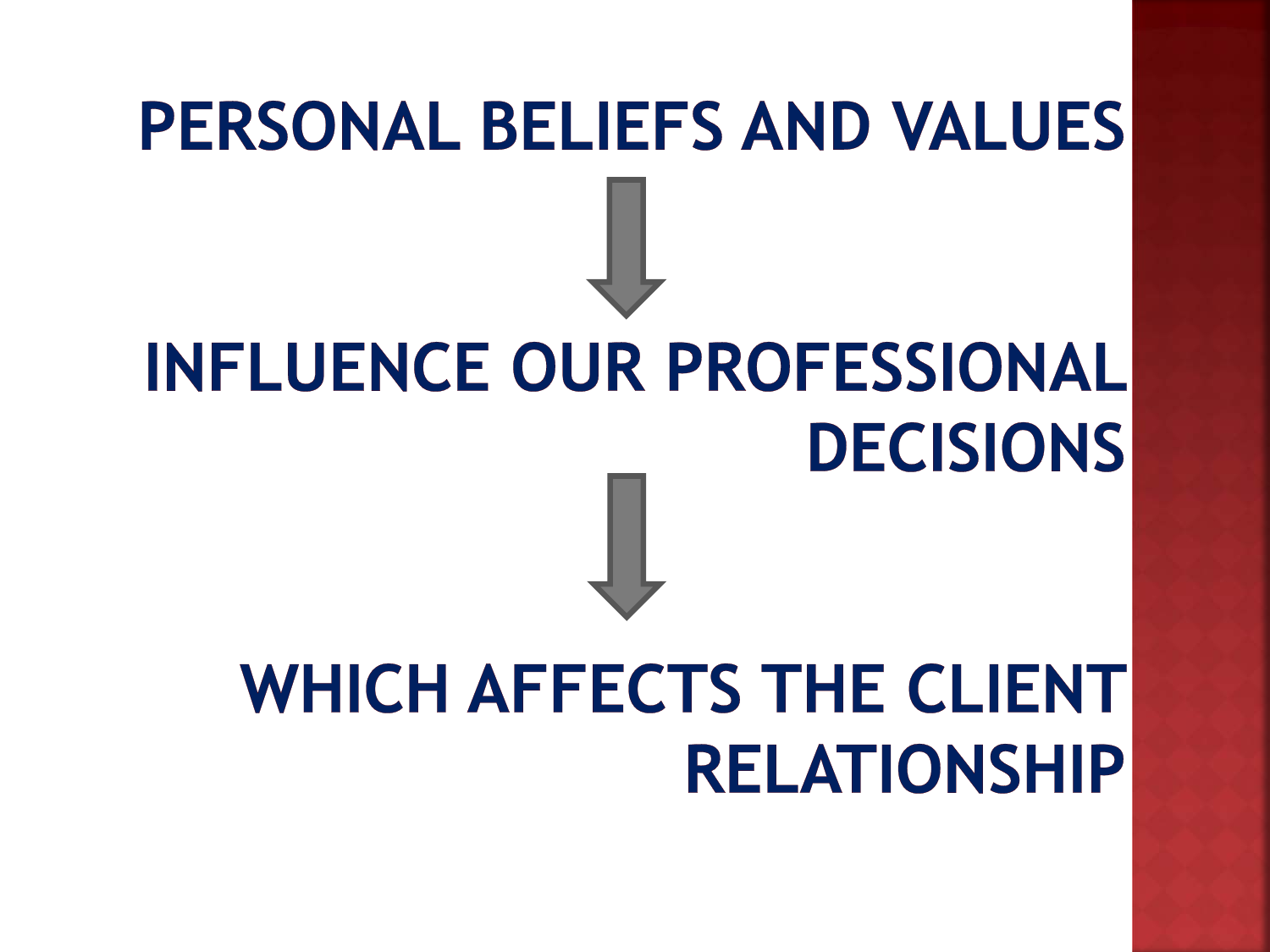INFLUENCE OF PERSONAL VALUES: KNOWING OURSELVES

Are you aware of how your personal values influence the professional choices you currently make?

- Consider how your values influence your decisions in case examples
- Challenge yourself for self exploration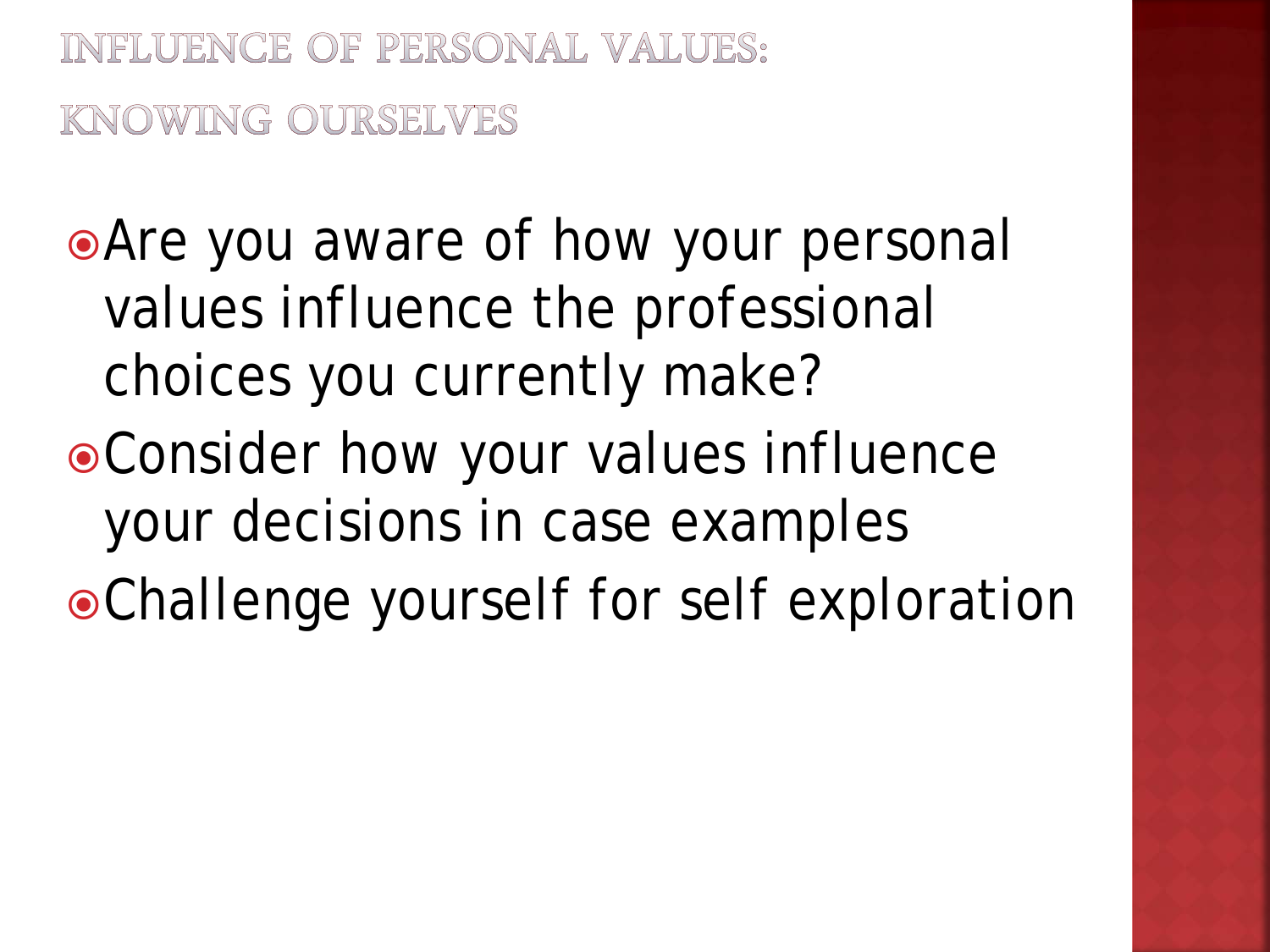### CHALLENGING TOPICS, VALUES & CLIENT CARE

- **List the 3 most difficult topics for you to be objective** about with a client
- What personal values or beliefs are challenged with each topic
- List at least one type of client that you find challenging.
- **\*\*** Think of one situation when you had one of these clients or topics. How did you handle it?
- What personal value or belief was challenged as part of your struggle?
- Were you able to continue to work with this client?
- Did you seek supervision or talk to a colleague? 臡
- Did you seek personal therapy?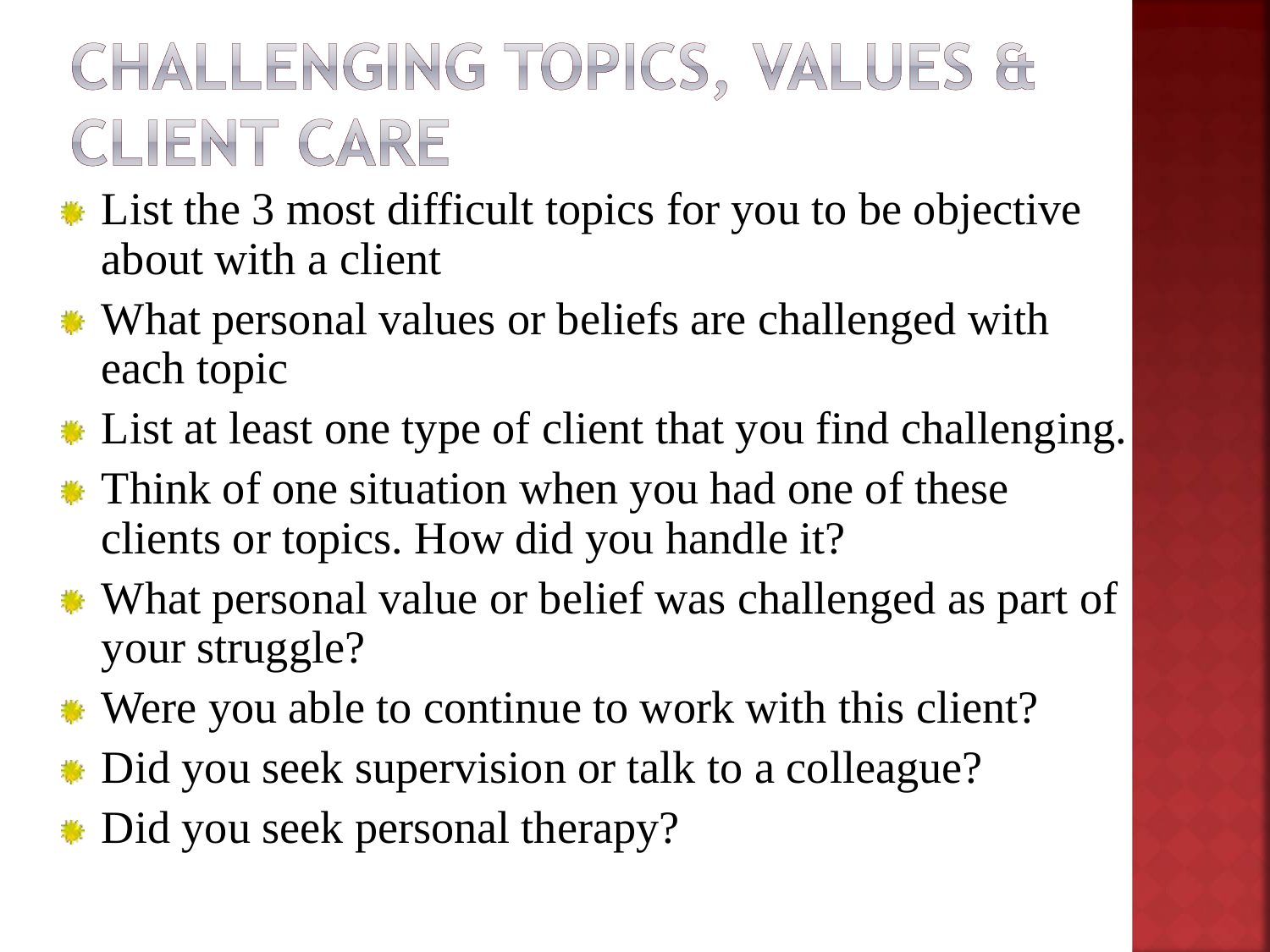### WHEN REALITIES COLLIDE

You are meeting a client for the first time for a mental health and substance use evaluation. He has been referred by child protective services. He is reportedly actively abusing alcohol and possibly other drugs. He has also been accused of molesting his pre-teen daughter while he was drunk. He is a farmer and presents dressed in denim overalls, plaid shirt and work boots. You invite him to take a seat. He sits, crosses his arms defensively across his chest and states without preamble, "She's my daughter and I'll screw her if I want to."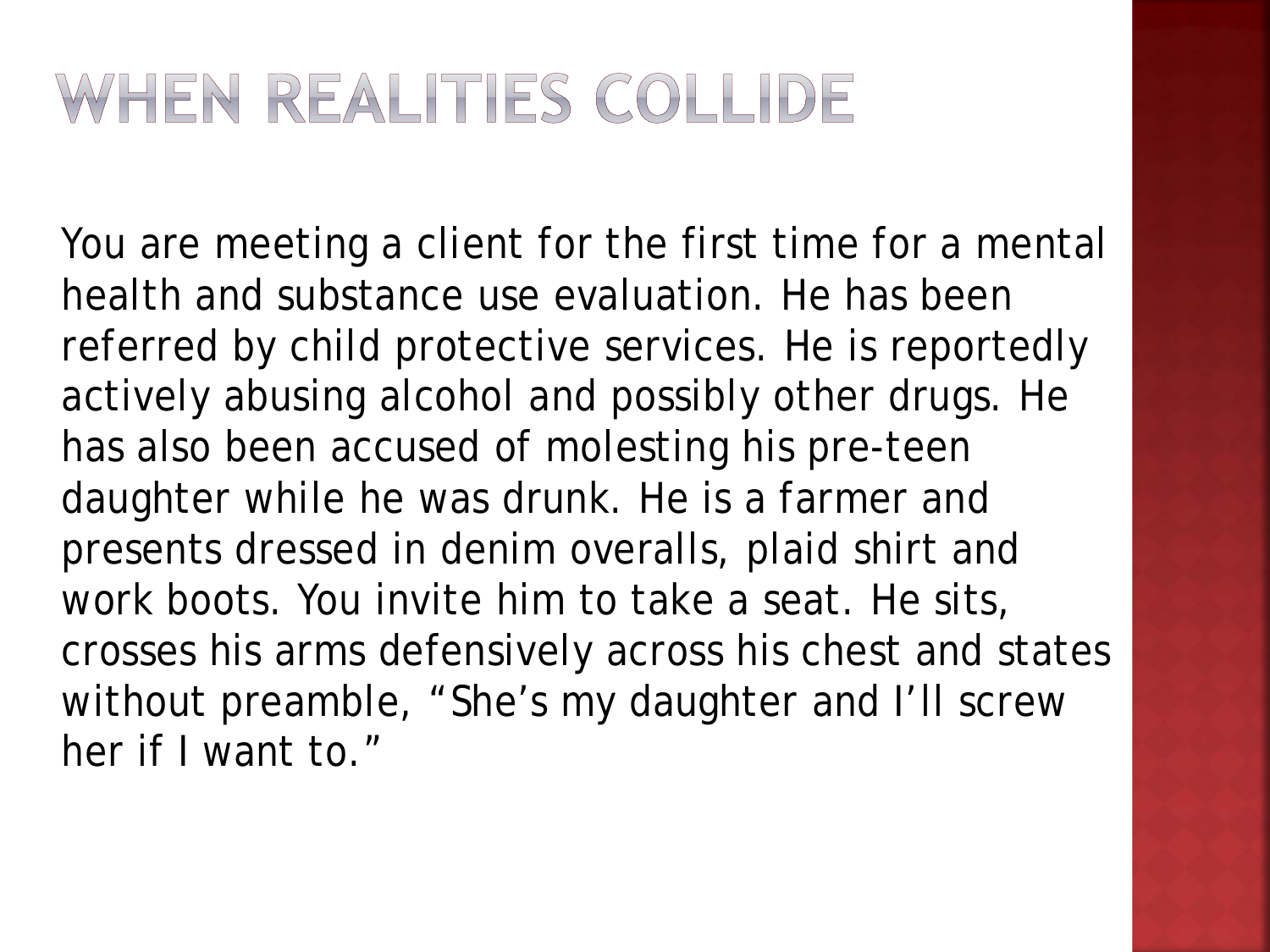### QUESTIONS:

- 1. What is your first reaction? Would you possibly give the client powerful, nonverbal messages?
- 2. Would you be able to work with this client? Or would your judgment/objectivity be impaired to the point that you could not?
- 3. Do your values have to be congruent with that of the client to work with him effectively?
- 4. Do you have someone with whom you can consult?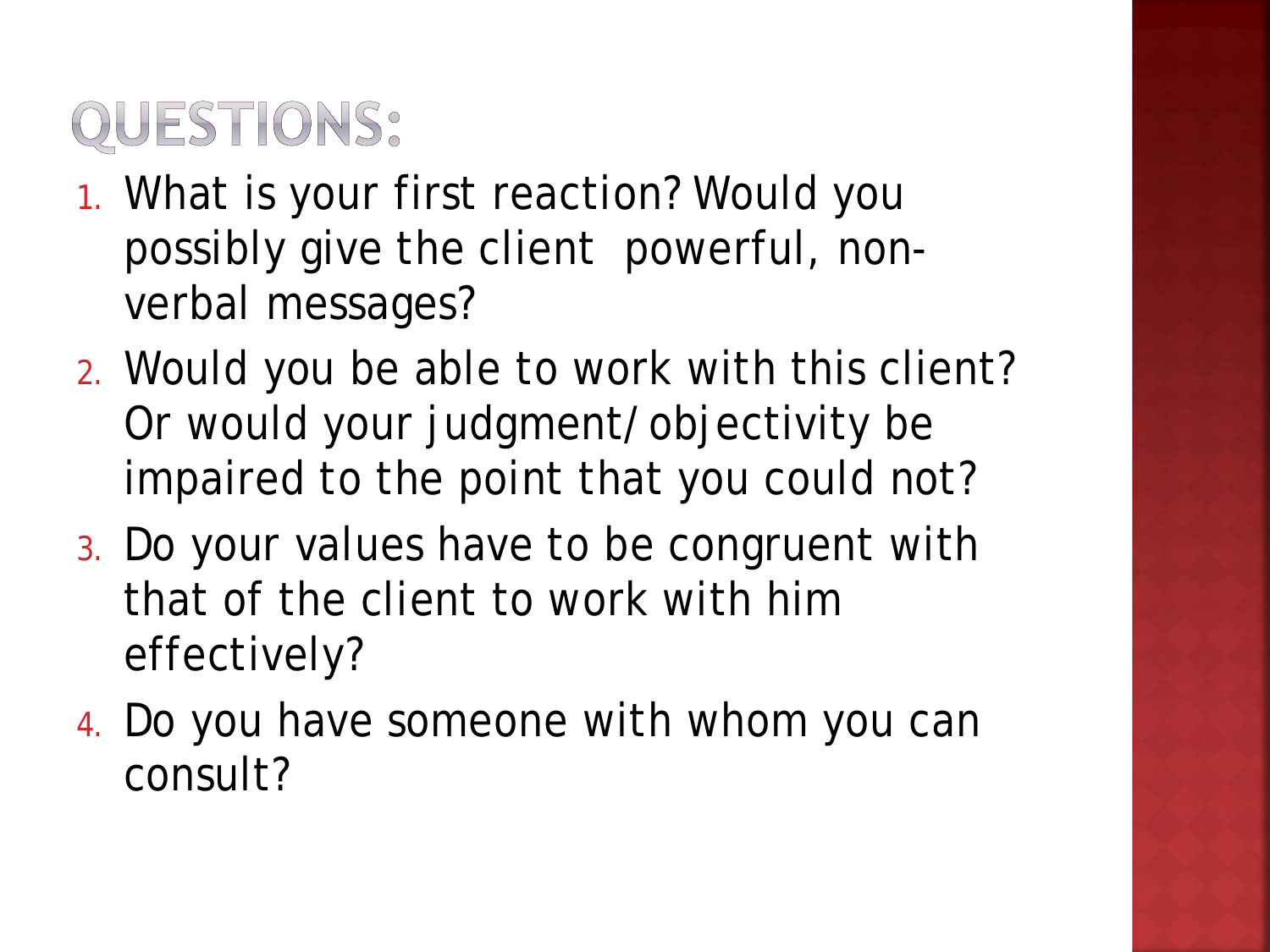### COULD I WORK WITH THIS PERSON?

### Take a minute to answer the **Ouestionnaire**

(Source: Corey, Corey and Callahan p83-84)

- 1. Would anyone like to share some of the clients that challenged you personally?
- 2. What value or belief is challenged?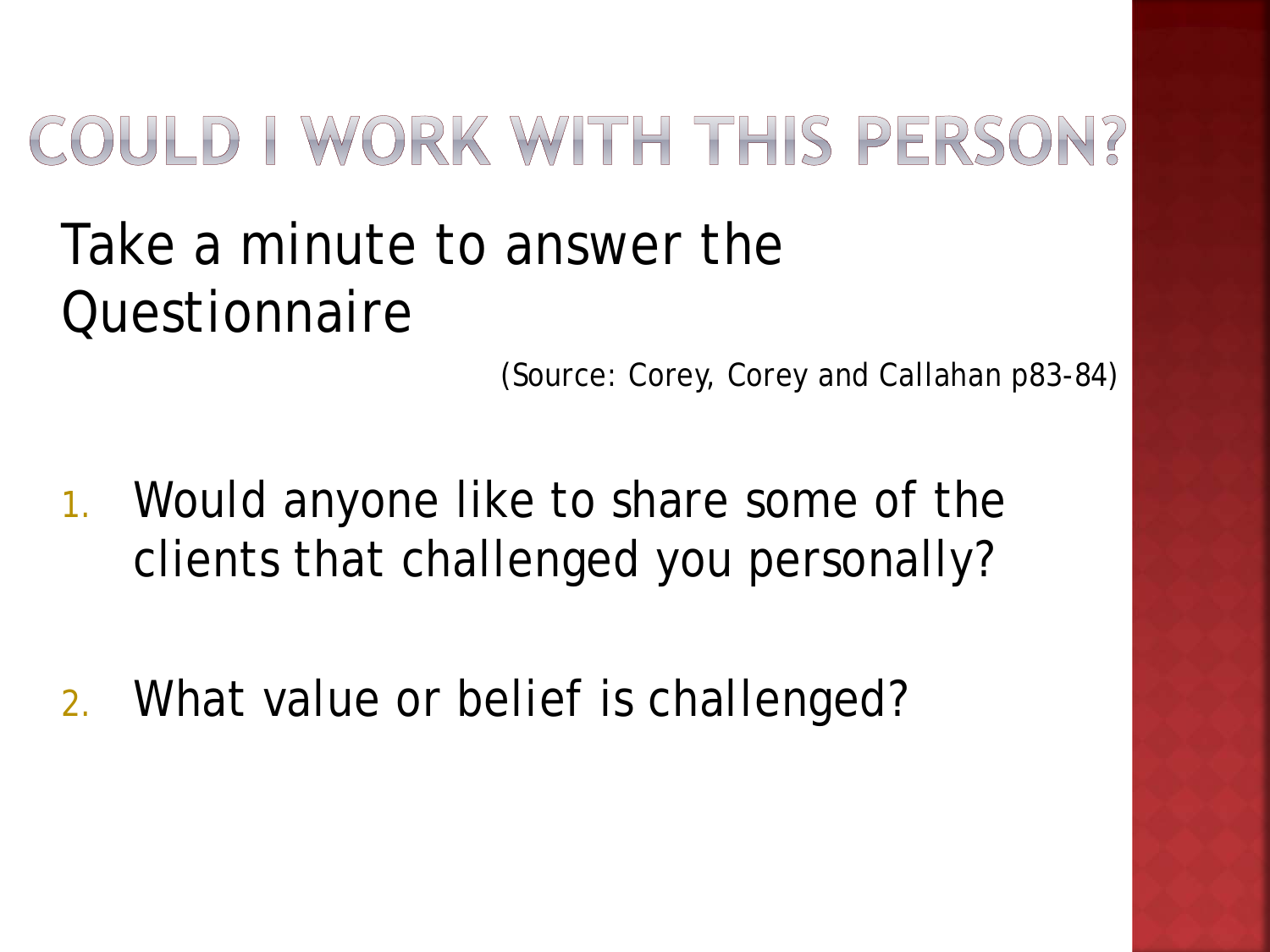### VALUES AND HONESTY

How honest should we be?

 **Sometimes** we have to interfere when clients are making poor, harmful or destructive decisions

Then:

• "We need to be honest and open about our views, collaborate with the client in setting goals that fit his or her needs then step aside and allow the person to exercise autonomy and face CONSequences." (Corey, Corey and Callahan, p79)

 For example: working in addictions, domestic violence, high risk behaviors, marriage counseling, etc.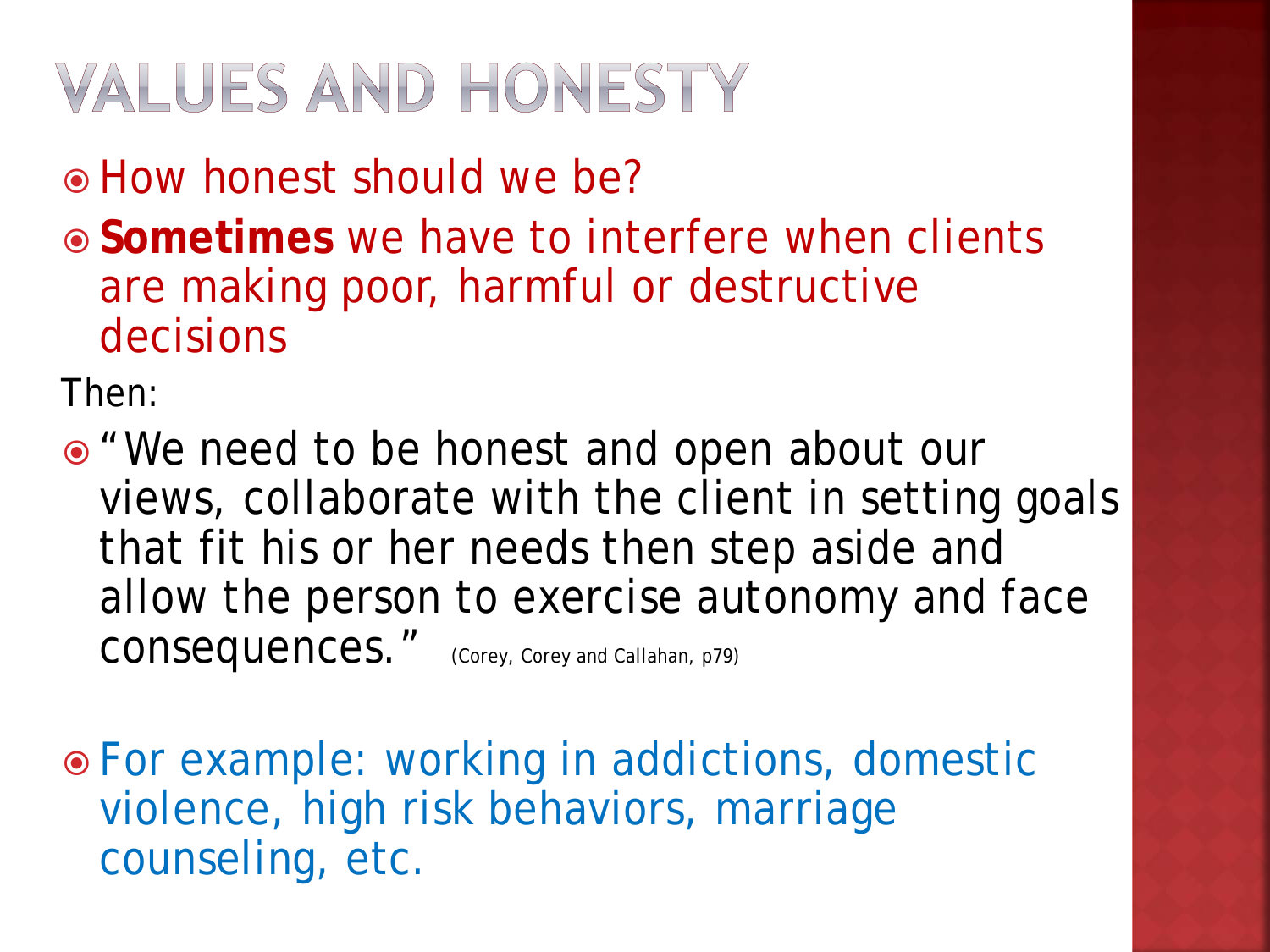### **IMPOSING VS. EXPOSING VALUES**

- $\triangleright$  Imposing values
- Forcing counselor values on client
- $\triangleright$  Exposing values
- Helping client to recognize his/her own values and discuss
- $\triangleright$  Encouraging different perspectives
- Offering a bouquet of flowers
- $\triangleright$  Knowing when to discuss values conflict between therapist and client
- Use of professional judgment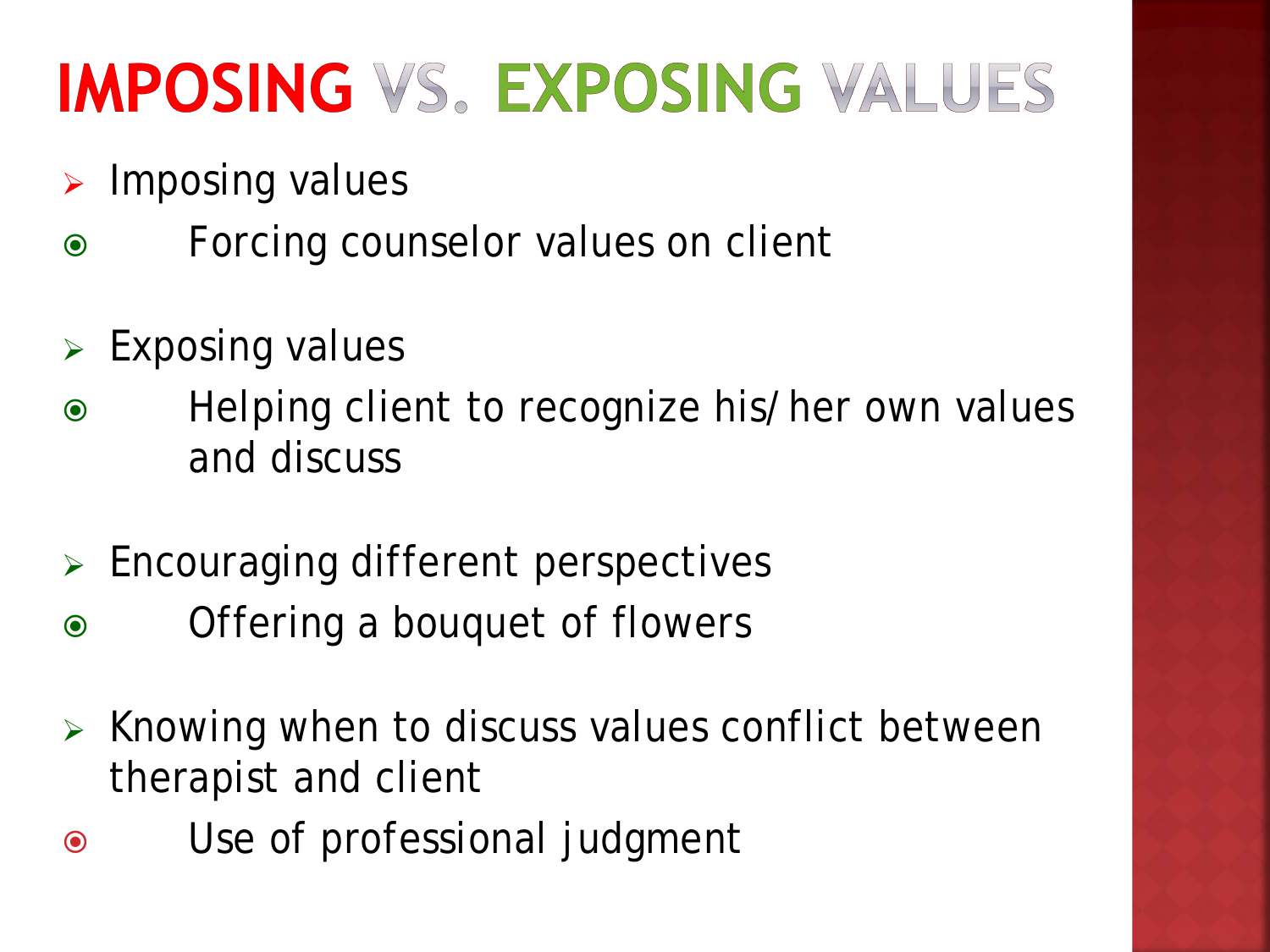### IMPOSING VALUES

Victor is a counselor in a drug court program. He is active in the community in charitable events. He keeps fliers about fund raisers on his desk in his office. He encourages clients to give to charities as part of their "growth process". He requires that clients participate in fund raising rallies as part of the program and community service work. He had a Christmas party for a group session during the holidays and asked clients to bring canned goods for food baskets. Despite objections from co-workers, Victor does not see any ethical or legal problems with what he is doing.

- Ethical Issues?
- Legal Issues?
- "…counselors directly attempting to influence a client to adopt their counselors' values, attitudes, beliefs, and behaviors... actively or passively." (Haynes, Haynes and Callahan, page 80)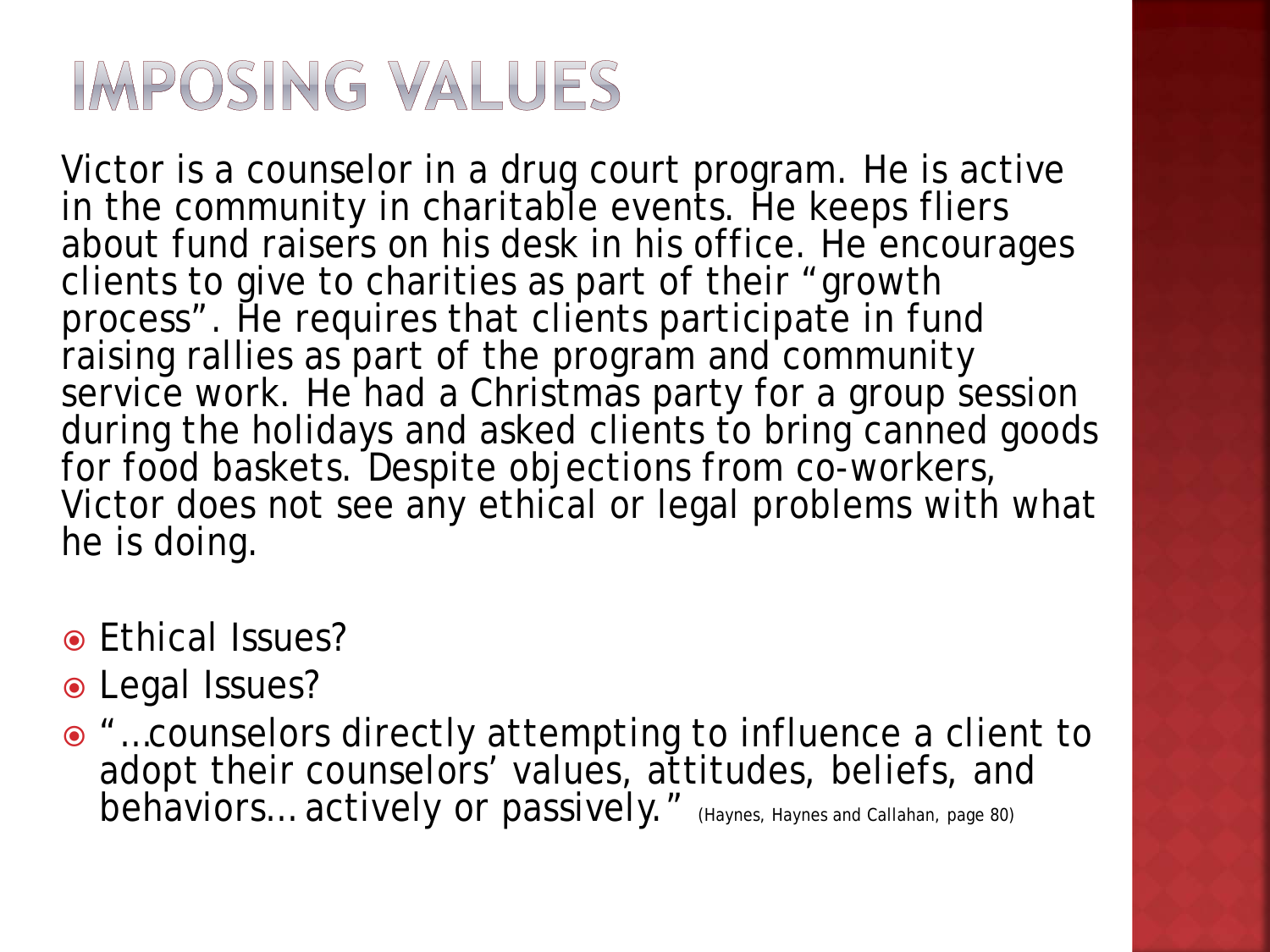

Marvin is a marriage and family therapist working with a couple from very different cultural backgrounds. The husband is Native American who was raised on a Reservation in the Southwest. The wife is African American raised in an upper income home in the South. They met while in college. They have two children and have come to therapy due to disagreements concerning child rearing practices.

Marvin was raised in a home where there was strict discipline with children while expression of love and independence were displayed. Marvin has adopted this with his children also and believes it is a successful method of raising children.

The husband believes that children should be "seen and not heard", respect their elders and do as they are told. The wife has a very liberal view of parenting and believes in free expression of children with very little discipline. Marvin does not agree with either approach.

During sessions, Marvin encourages each client to discuss their parenting values and explores with them possible compromises and options that would be acceptable to both parents without revealing his own views of parenting.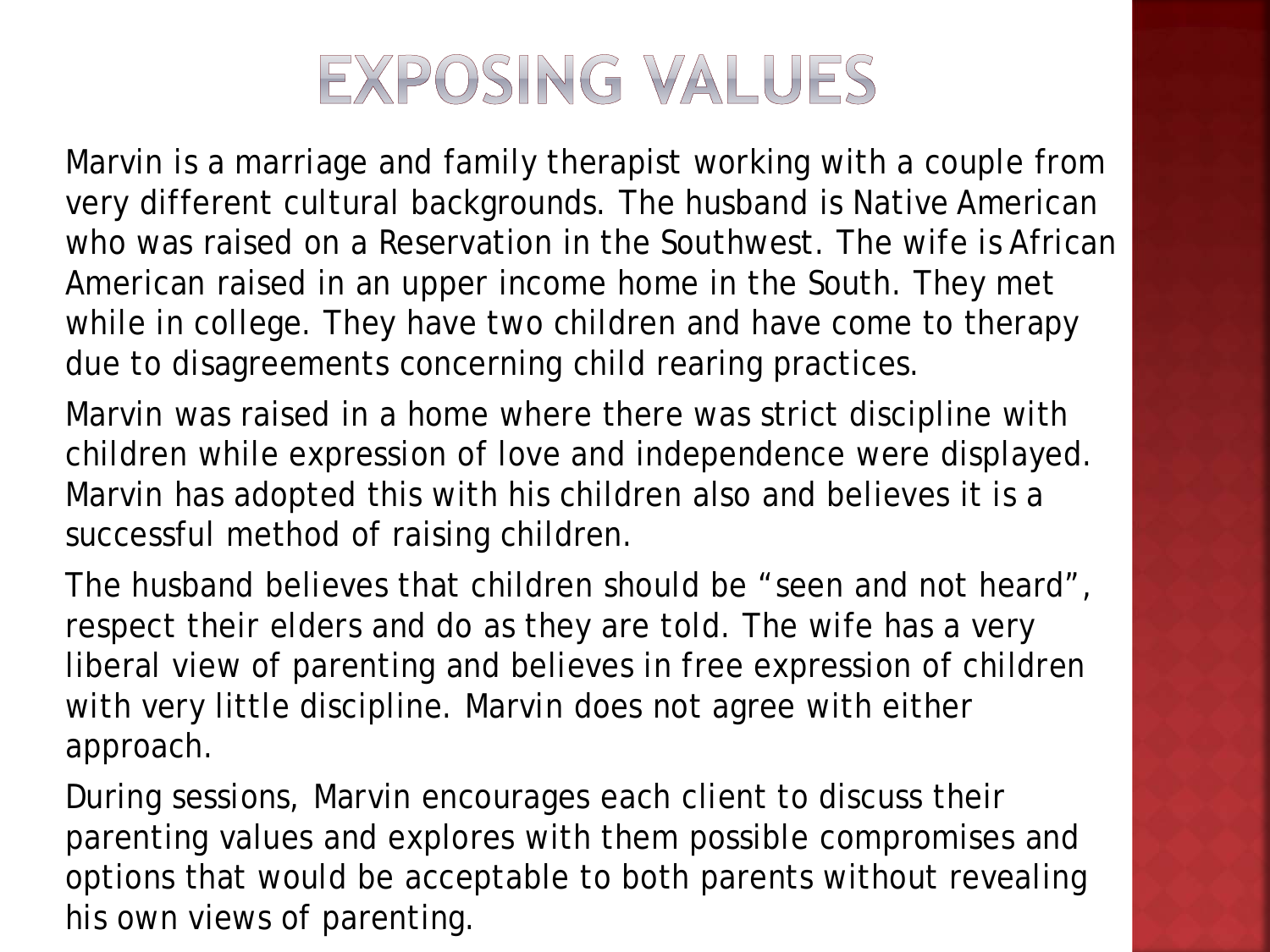## **WHAT'S OUR JOB ??**

- **To help clients adopt "better" values?**
- **To know what is "best" for the client?**
- **To be "a robot" (rigid) so we won't**   $\mathbf{x}$ **"contaminate" the therapy process?**
- **To indoctrinate clients?**
- **To teach clients proper behavior?**   $\mathbf{x}$
- **To prescribe happiness?**  $\pmb{\times}$
- **To be a guru and share our infinite wisdom?**  $\mathbf{x}$
- **To preach, instruct, pontificate, persuade?**  $\mathbf{x}$
- **To be Dr. Laura or Dr. Phil?**
- **To just reflect and clarify without any direction?**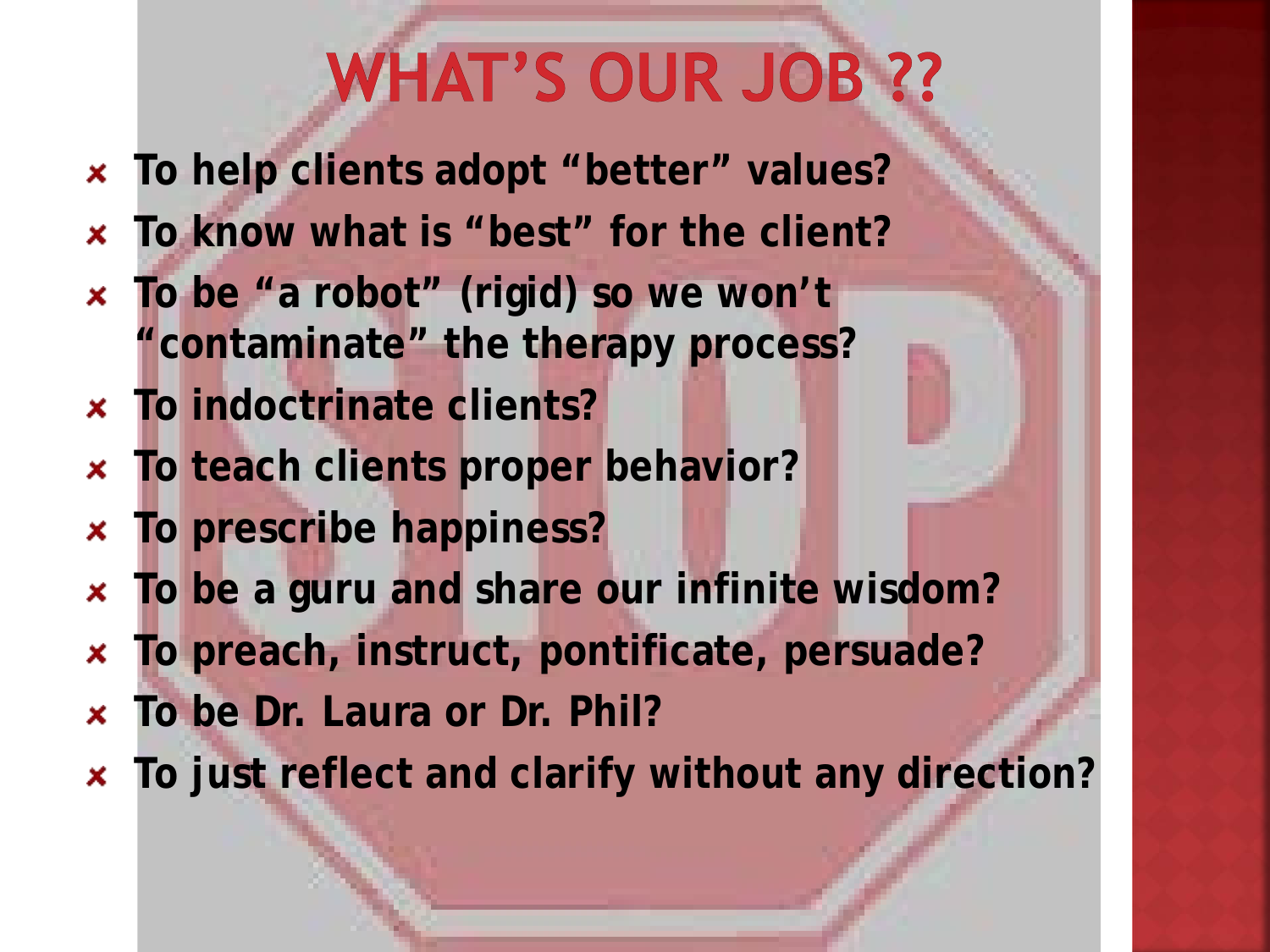NEUTRALITY IN COUNSELING

## Is this truly possible?

Questions:

**Express our beliefs in the work we have** chosen? (Value Laden)

> Domestic violence, drug use, child abuse, marriage….

**Nhere do you place your values in** session?

non-verbal cues, body language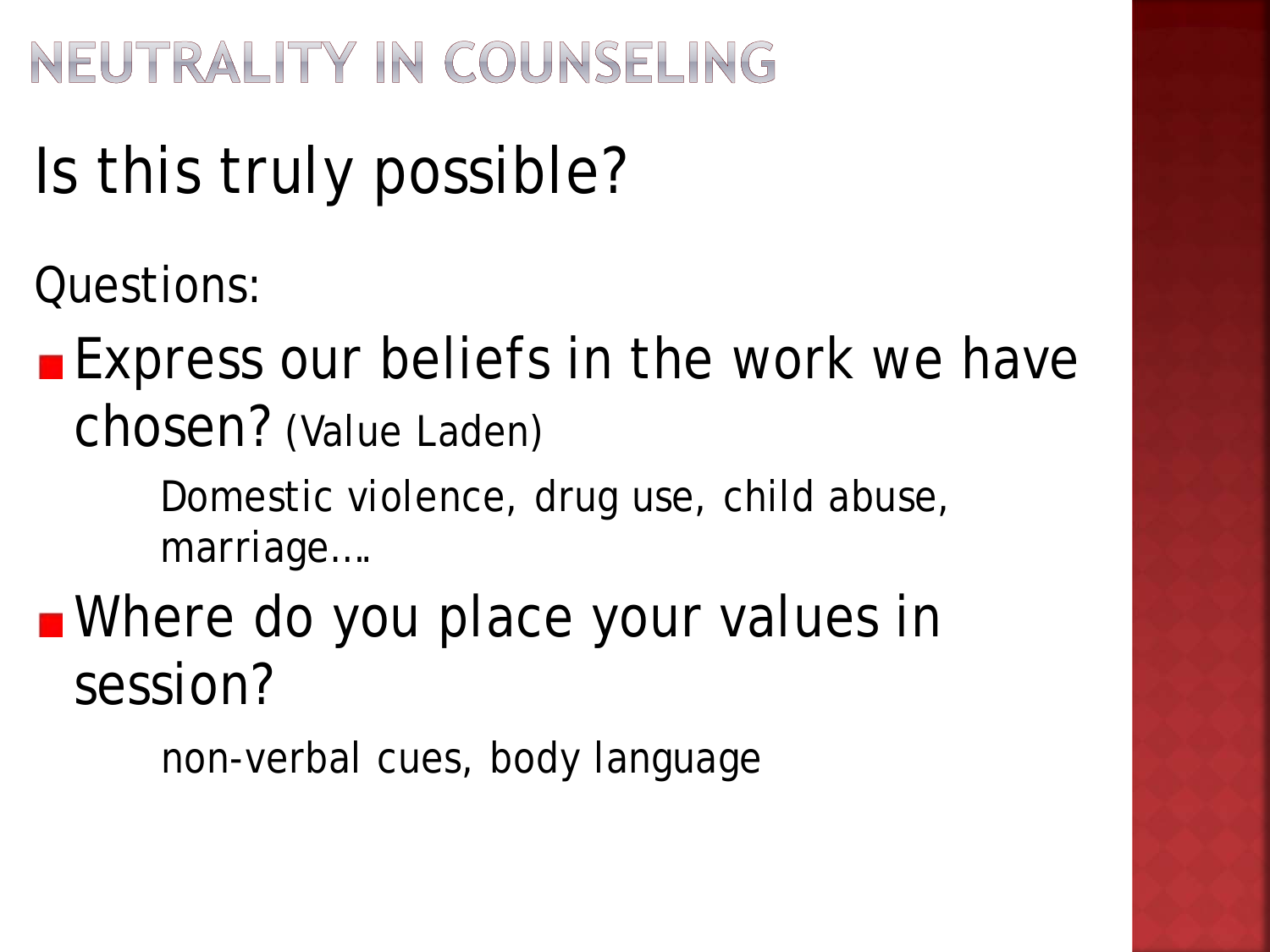### FURTHER QUESTIONS...

- Do therapists direct what clients choose to explore?
- If the client brings up an issue that is not in line with your beliefs, what do you do?
- Client behaviors that challenge your belief of right and wrong, how do you address it without being judgmental or shaming?
- **K**now issues that bring up your "stuff". Can you keep them out of the session?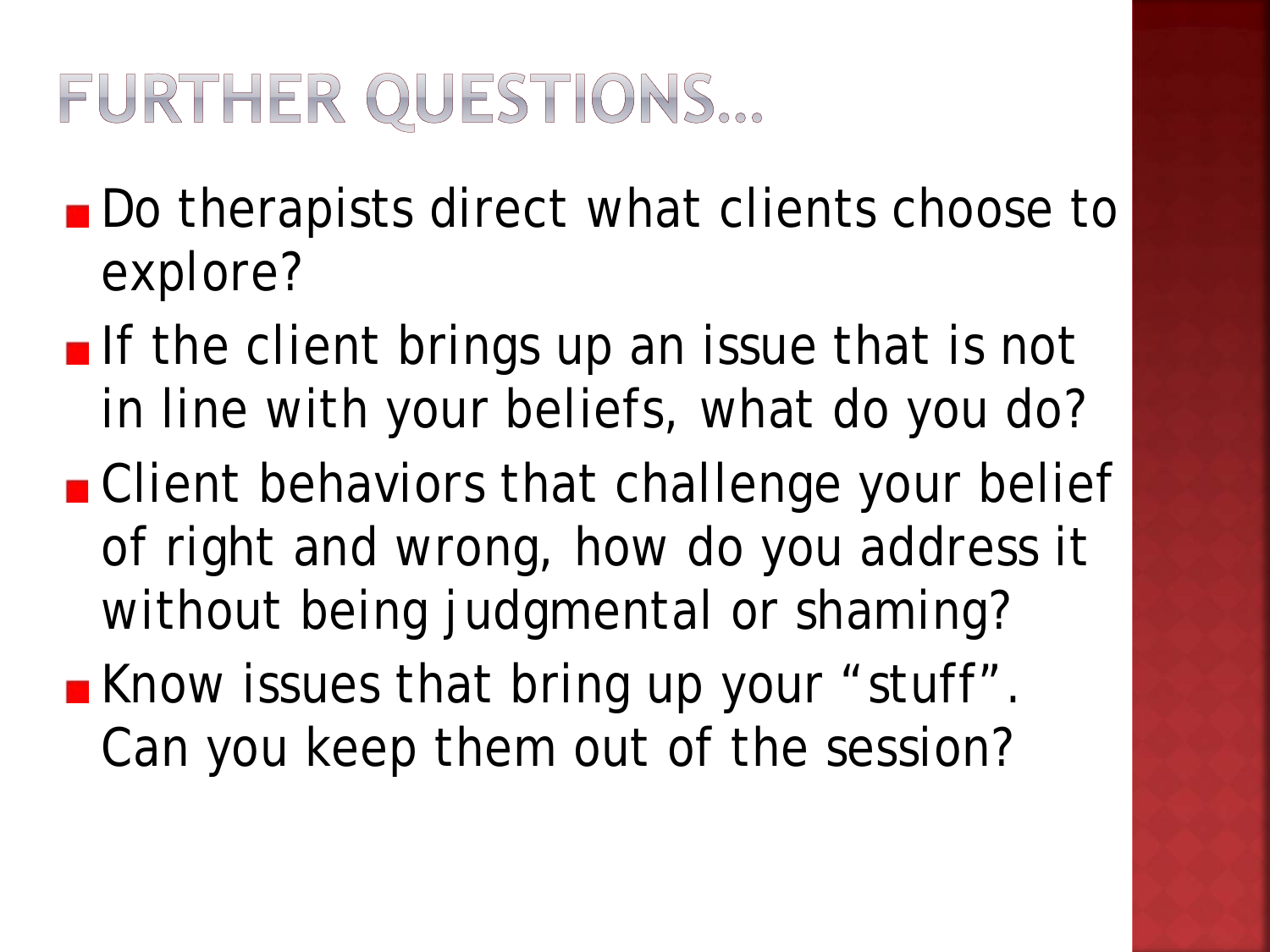WHAT IS NOT DISCUSSED CAN BE VALUE LADEN AND LEAD TO ETHICAL MISTAKES

- Financial dealings with clients?
- Insurance ins and outs?
- Religious issues?
- Racial issues?
- GLBT populations?
- Socioeconomic class?
- Power?
- **•** Feminism?
- Sexual feelings?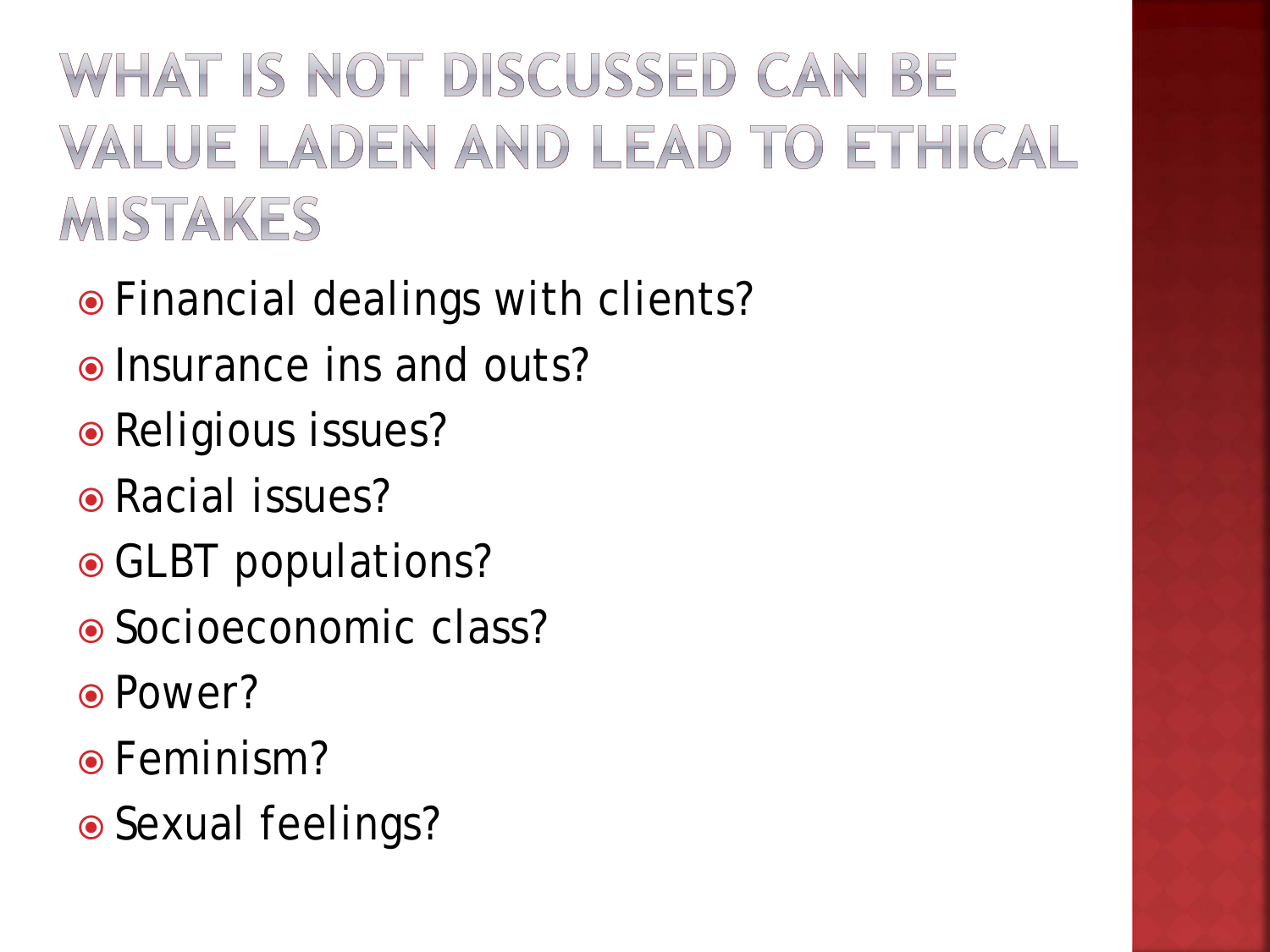

- What values or beliefs do you hold that may influence your decision of whether to accept the gift?
- What discussion do you have with the client concerning the gift?
- ols it ever appropriate to accept a gift?
- How do you refuse?
- . How do you prevent the situation?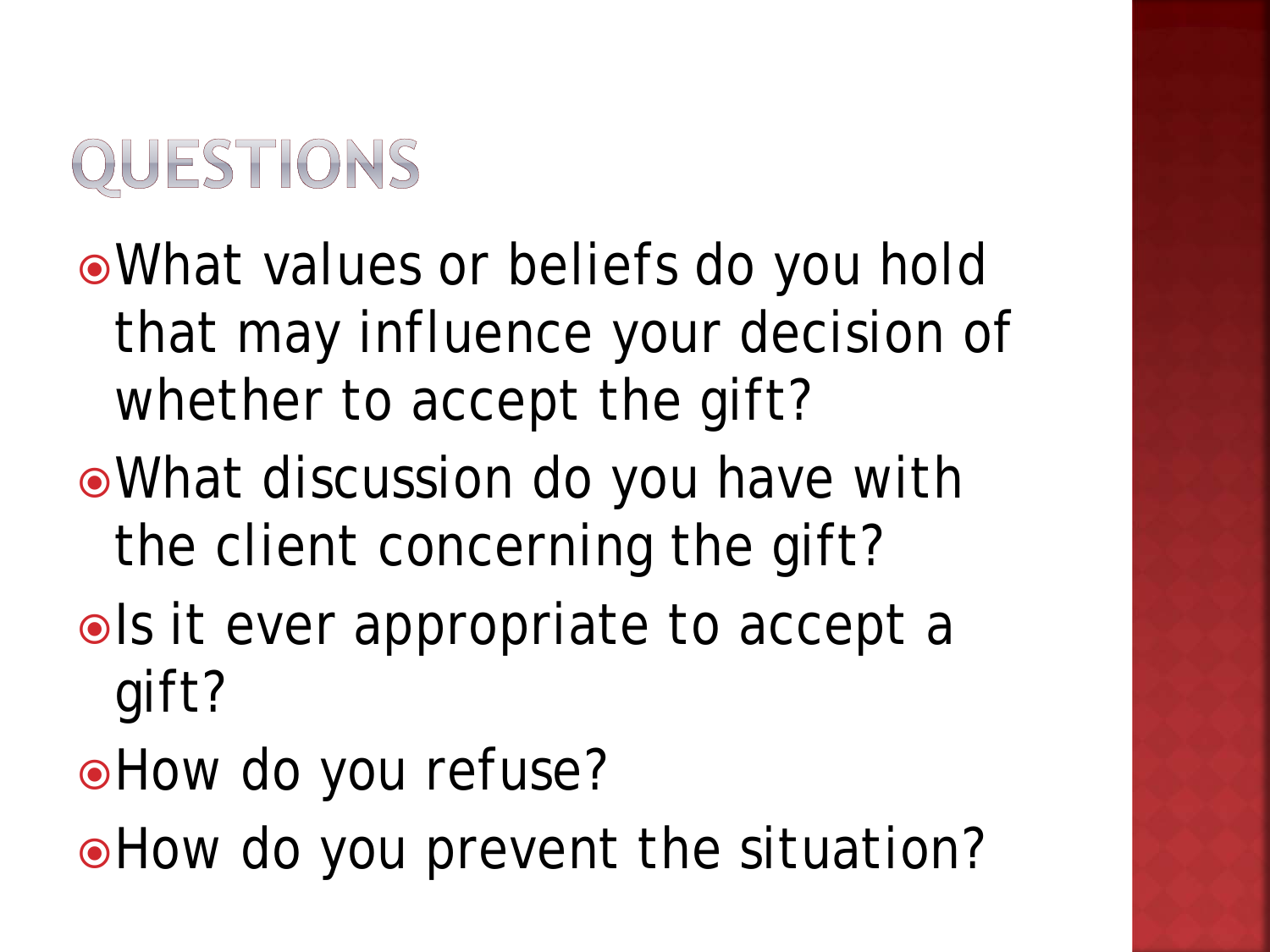### PERSONAL IMAGE

There is a therapist in the agency where you work who is single and you know often goes out dancing with friends. You suspect she may be abusing alcohol on some occasions. You are aware that she is not in recovery from alcoholism. She is open about the parties she attends on weekends. She has also alluded to "running into" some clients at places she frequents.

What are your ethical obligations?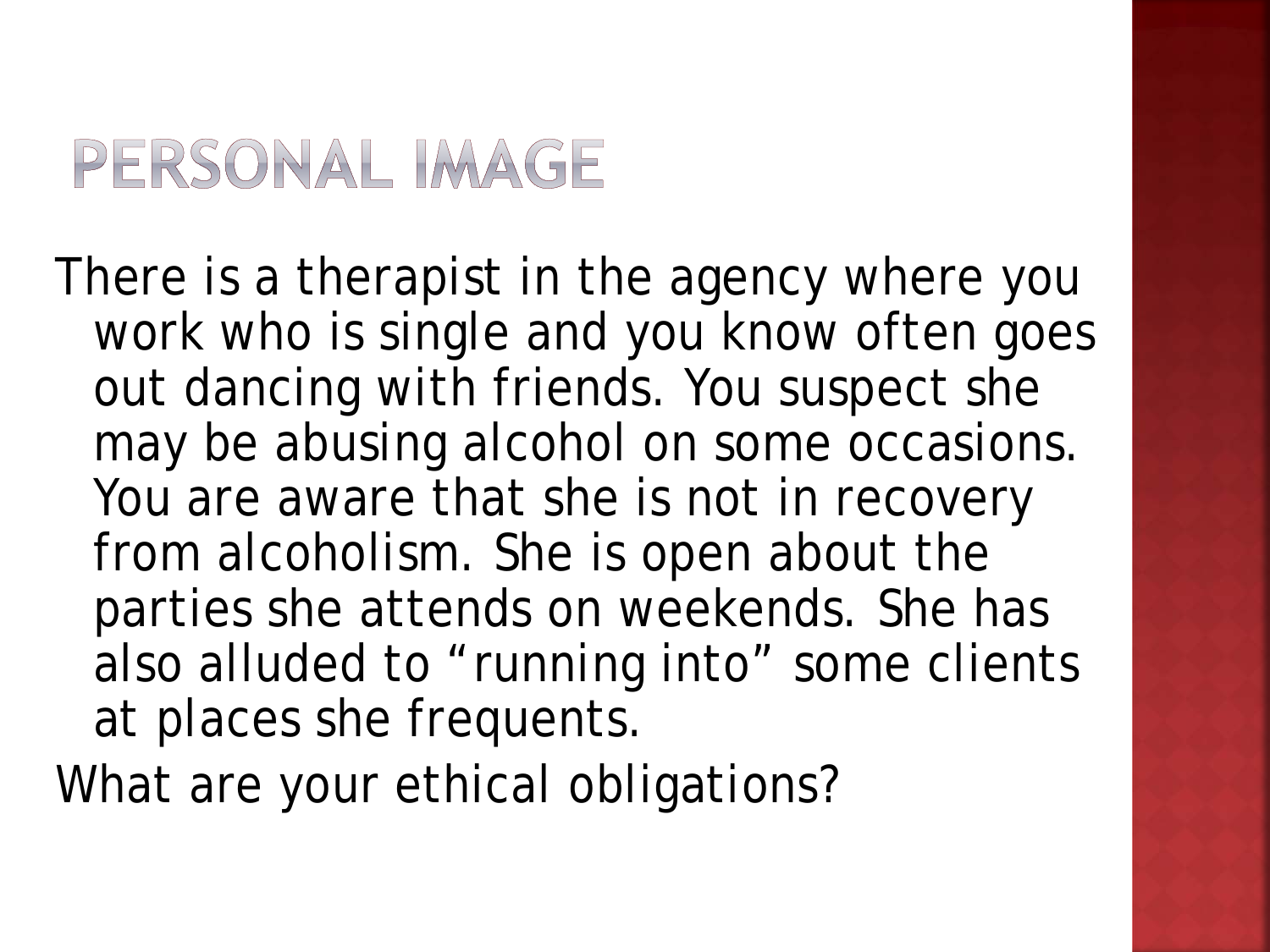### HELPING CLIENTS?

Sandra is a counselor who works in a moderately size community with a variety of resources. She is active in her church and feels that part of her Christian work is to "spread the word". Sandra works in a private practice with several other therapists. She often has discussions with clients about developing a healthy support system. When clients begin to talk about possibly attending a church, Sandra invites them to her church. She believes this is a good way to help clients and share her faith at the same time.

- What are the ethical issues in this situation?
- Is there a problem with clients attending her church?
- Is there other ways that Sandra could accomplish her personal goals and remain ethical?
- Consider: Imposition of values, conflict of interest, undue influence, cultural insensitivity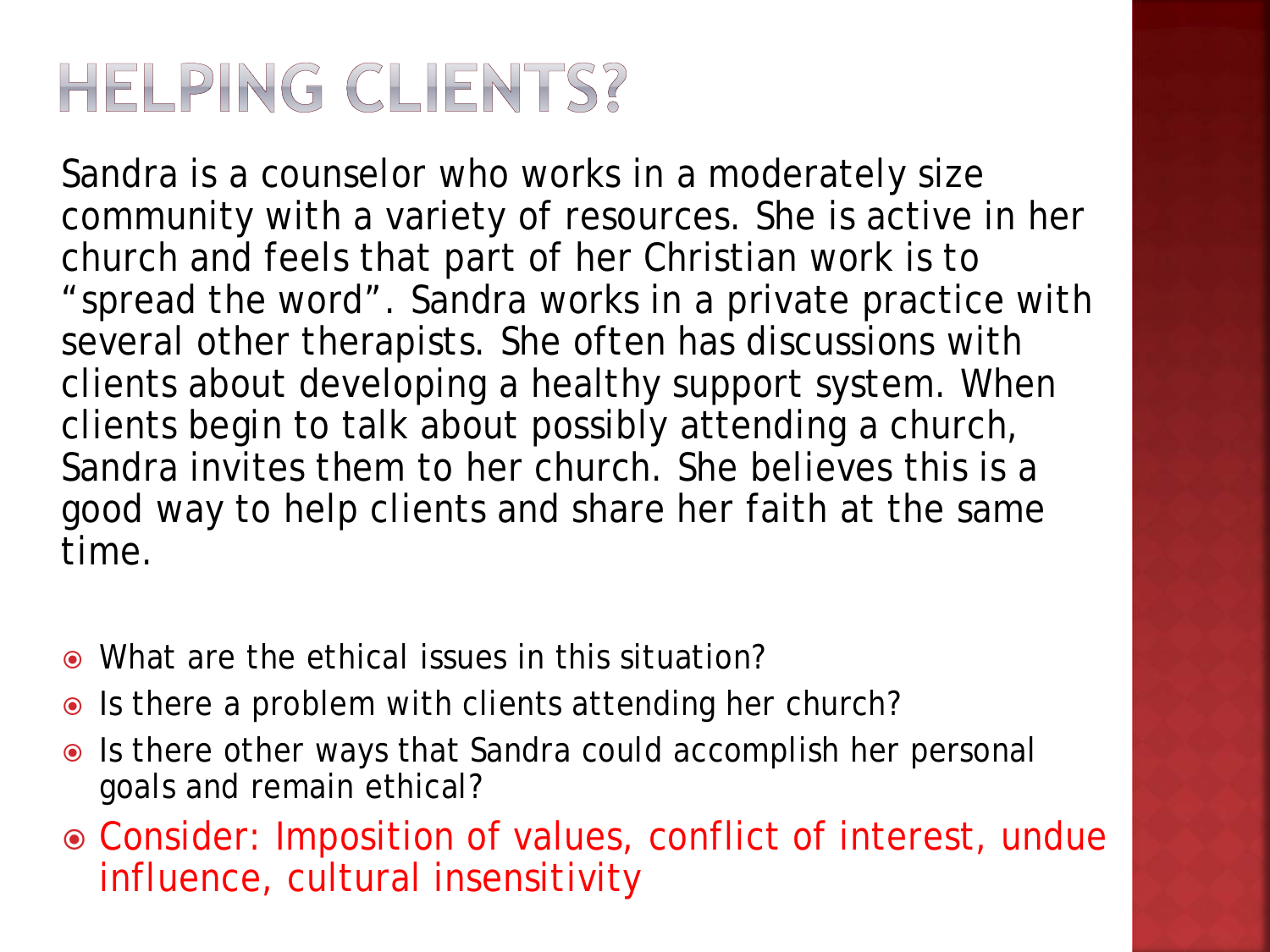# DO YOU HAVE **A Plan** To keep in touch with you?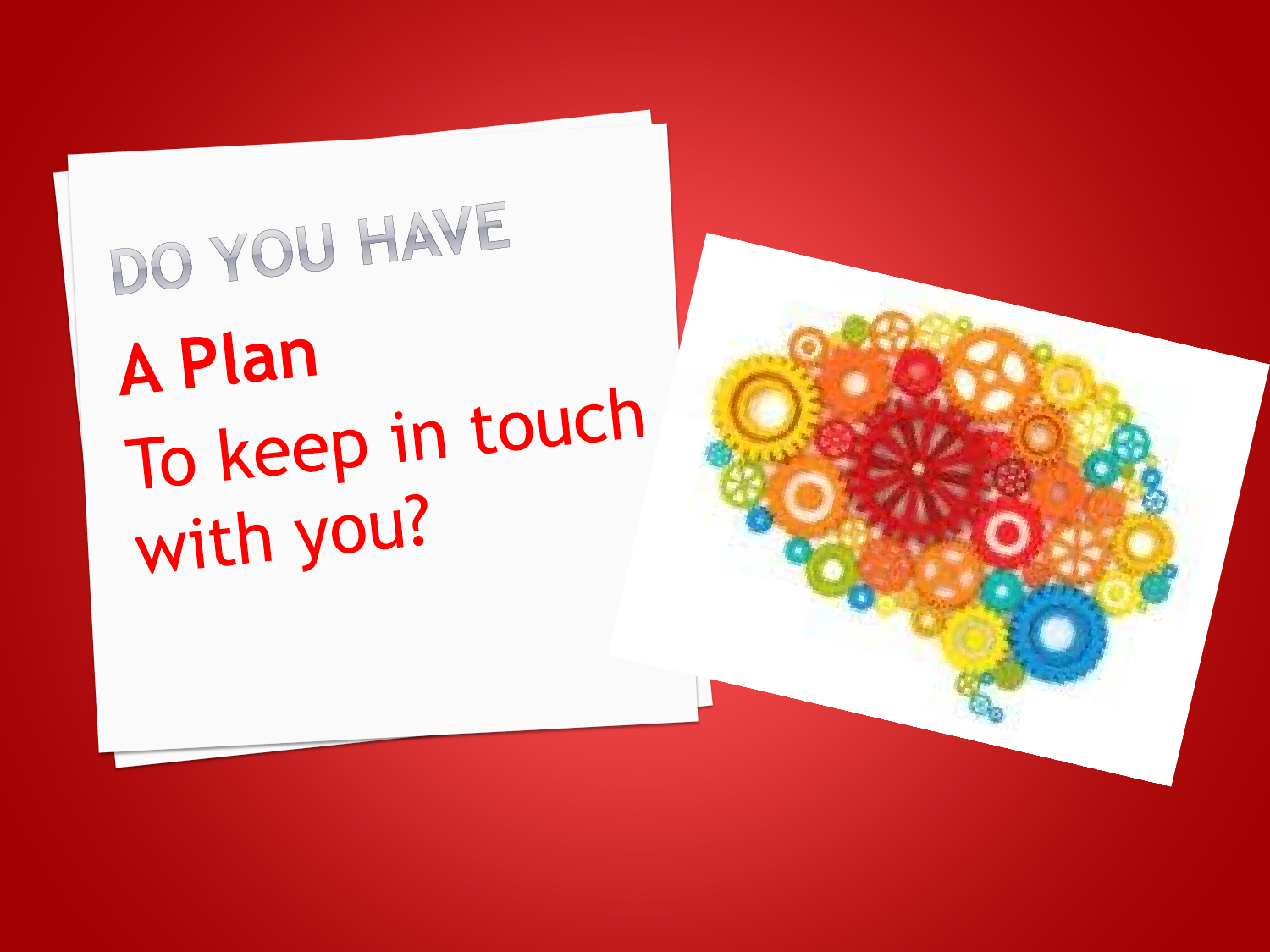## ALUES ENHANCEMENT PLAN

#### A. Qualified Supervision

- a) Do your research
- b) You are responsible even if you follow poor advise
- c) Be proactive to develop values awareness

### B. Competent Supervision

- a) Different views, culturally diverse perspectives
- b) Check credentials, training and experience
- c) Ethical, professional

### C. External professional development

- a) Learn ways to integrate values and counseling practice
- b) Resources, workshops, reading from qualified resources

### D. Internal professional development

- a) Self-reflection, self- analysis
- b) Holistic approach
- c) Activities that are enjoyable, stimulating reflectively
- d) Creative expression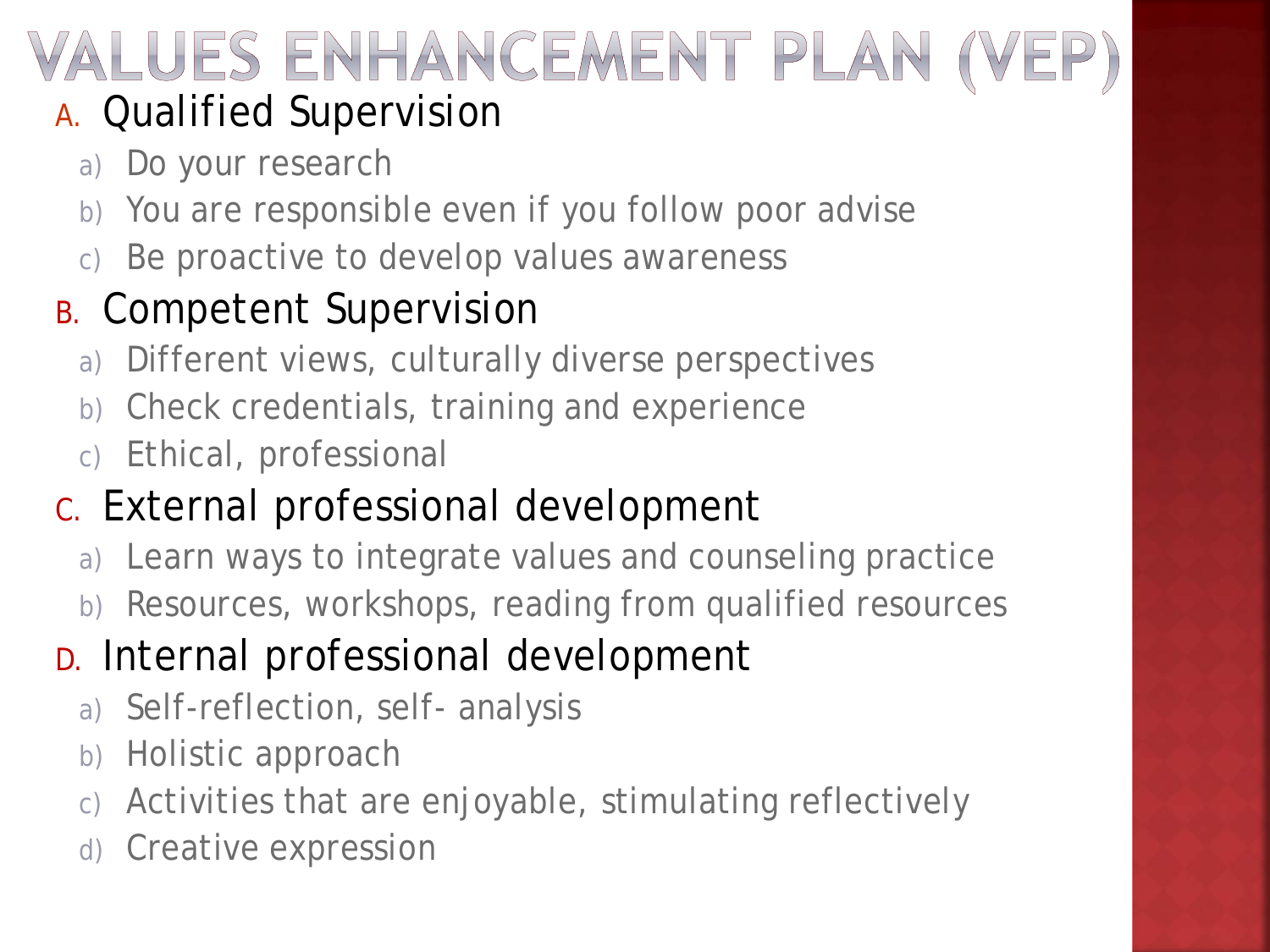### WHAT TO CONSIDER:

### Ethical issues present:

- $\triangleleft$  Client welfare,
- $\rightarrow$  Do no harm,
- $\triangleleft$  Confidentiality,
- ◆ Professional responsibility
- Seek supervision with supervisor or peer
- Consider personal values
- Consider ethical responsibilities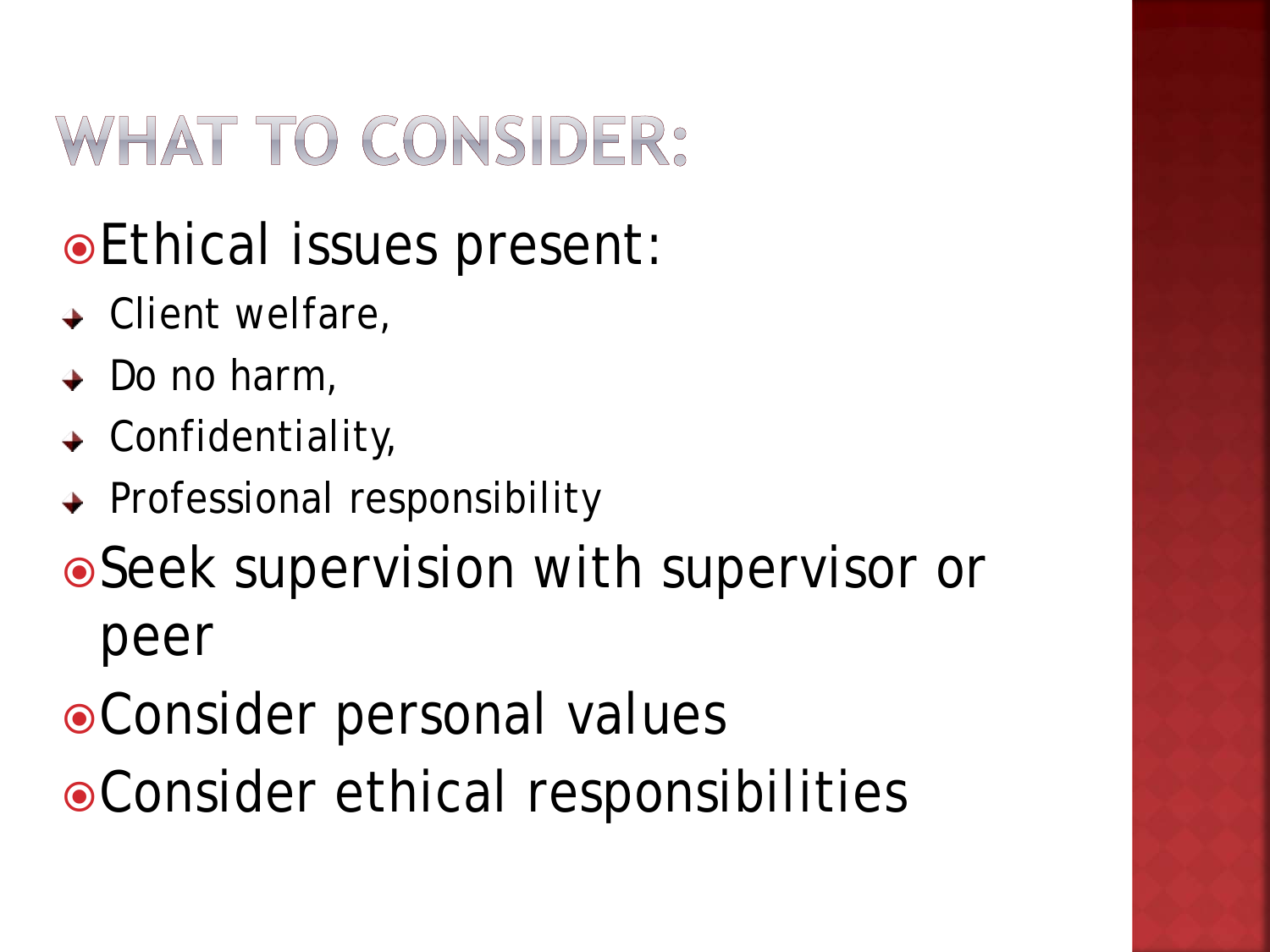LEARNING AS PART OF CLIENT CARE Being open to Learning from clients: Activity

- Pick a partner –
- Discuss questions:
- Describe your most memorable client?
- What made this client memorable?
- What did you learn about yourself from this client?
- What personal values influenced your approach with this client?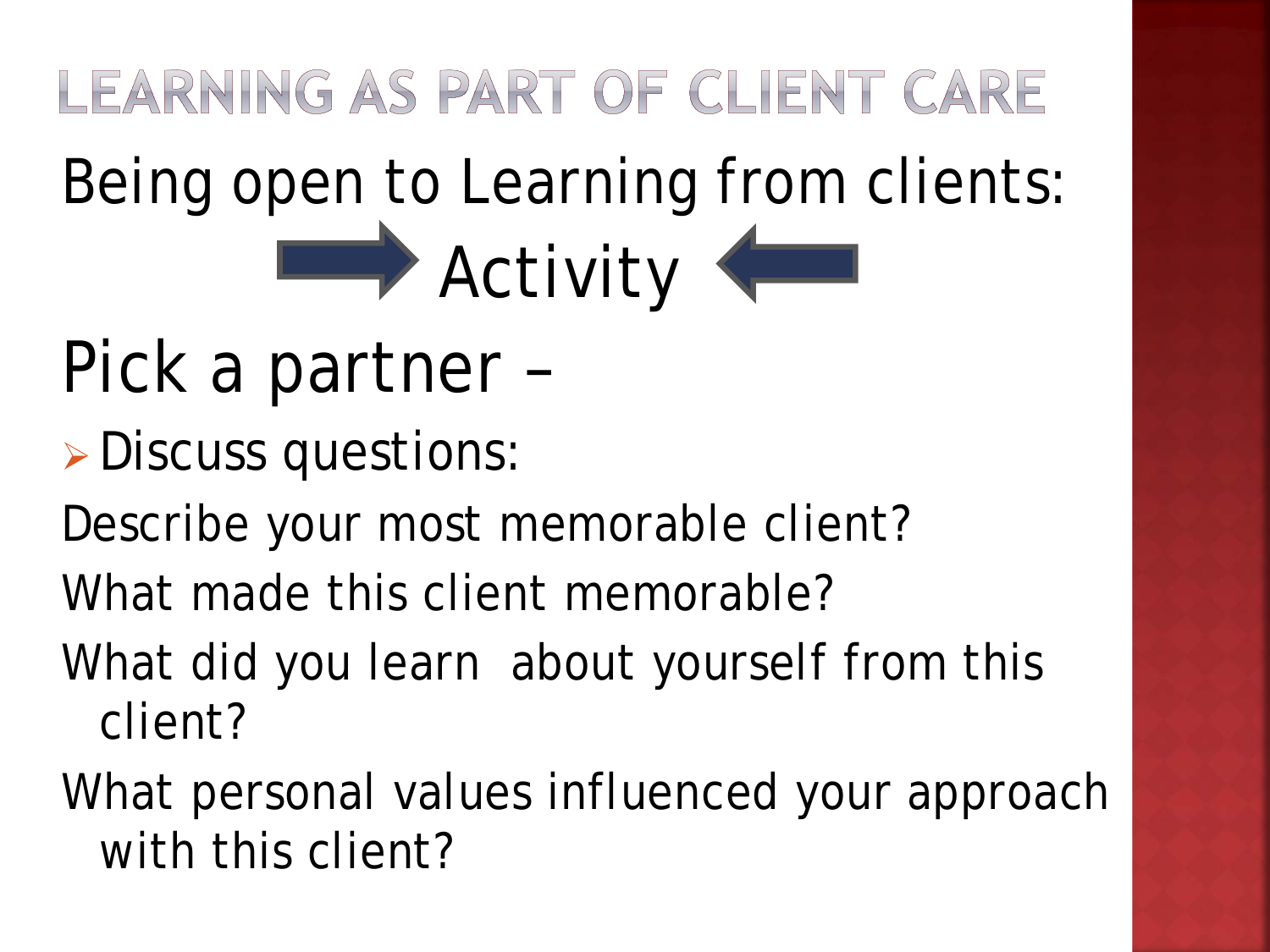### LUNATICSYNONYMOUS 12 STEPS

1. We admitted that we enjoyed our craziness and our lives were a lot of fun.

2. Came to believe that our free associations contributed to others temporary insanity.

3. Became willing to share our apparent confusion with anyone who was willing to stand still long enough to listen.

4. Took a risk to let our imaginations and our creativity run wild.

5. Admitted to our friends and other human beings that we recognize the nature of our uniqueness.

6. Were entirely ready to experience this uniqueness whenever the opportunity arose.

7. Humbly asked others to accept us as we are in our strangeness.

8. Made a list of all person's whose minds we wished to play with and became willing to share our imaginations with them all.

9. Had great fun with others, except when to do so would injure them or others.

10. Continued to take risks in our search for creativity.

11. Sought through existential exercise to improve our abilities to use free associations to give others the opportunity to take themselves less seriously.

12. Having had the experience of weirdness as a result these steps, we tried to encourage other lunatics to practice this fun whenever possible.

> Created by Frances Patterson, PhD, MAC, 1998 To be reprinted only with the express permission of the author